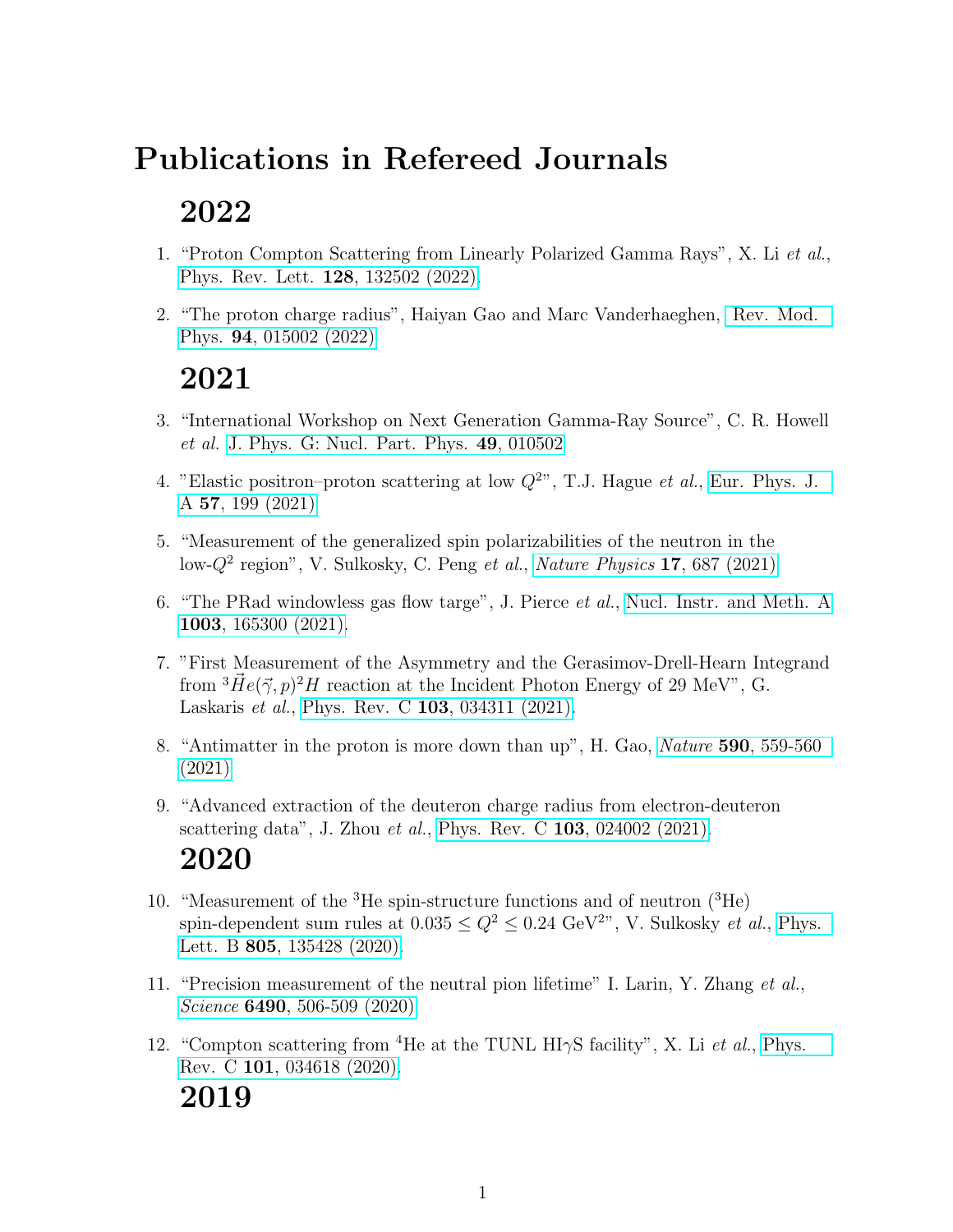- 13. "A New Cryogenic Apparatus to Search for the Neutron Electric Dipole Moment", M.W. Ahmed et al., Journal of Instrumentation, Vol. 14, P11017, 2019; [nucl-ex arXiv:1908.09937.](https://arxiv.org/abs/1908.09937)
- 14. "A Small Proton Charge Radius from An Electron-Proton Scattering Experiment," W. Xiong, A. Gasparian, H. Gao, et al., Nature 575[, 147-150 \(2019\)](https://www.nature.com/articles/s41586-019-1721-2)
- 15. "Measurement of the single-spin asymmetry  $A_y^0$  in quasi-elastic  ${}^3\vec{He}(e,e'n)$ scattering at  $0.4 < Q^2 < 1.0$  GeV/c<sup>2</sup>, E. Long *et al.*, [Phys. Lett. B](http://dx.doi.org/10.1016/j.physletb.2019.134875) **797**, 134875 [\(2019\).](http://dx.doi.org/10.1016/j.physletb.2019.134875)
- 16. "High precision measurement of Compton scattering in the 5 GeV region", P. Ambrozewicz et al., Phys. Lett. B 797[, 134884 \(2019\).](http://dx.doi.org/10.1016/j.physletb.2019.134884)
- 17. "Measurement of Double-Polarization Asymmetries in the Quasielastic  ${}^{3}He(e,e^{\prime}p)$ Process", M. Mihovilovic et al., [Phys. Lett. B](http://dx.doi.org/10.1016/j.physletb.2018.10.063) 788, 117 (2019). 2018
- 18. "Robust extraction of the proton charge radius from electron-proton scattering data", Xuefei Yan et al., Phys. Rev. C 98[, 025204 \(2018\).](http://dx.doi.org/10.1103/PhysRevC.98.025204)
- 19. "Experimental constraint on quark electric dipole moments", Tianbo Liu, Zhiwen Zhao and Haiyan Gao, Phys. Rev. D 97[, 074018 \(2018\).](http://dx.doi.org/10.1103/PhysRevD.97.074018) 2017
- 20. "Extraction of the Neutron Electric Form Factor from Measurements of Inclusive Double Spin Asymmetries", V. Sulkosky et al, Phys. Rev. C 96[, 065206 \(2017\).](http://dx.doi.org/10.1103/PhysRevC.96.065206)
- 21. "Compton scattering from <sup>4</sup>He at 61 MeV", M.H. Sikora *et al.*, [Phys. Rev. C](http://dx.doi.org/10.1103/PhysRevC.96.055209)  $96$ , [055209 \(2017\).](http://dx.doi.org/10.1103/PhysRevC.96.055209)
- 22. "Measurement of the Vector and Tensor Asymmetries at Large Missing Momentum in Quasielastic  $(\rightarrow e,e)$  Electron Scattering from Deuterium", A. DeGrush et al. (BLAST Collaboration), [Phys. Rev. Lett.](http://link.aps.org/doi/10.1103/PhysRevLett.119.182501) 119, 182501 (2017).
- 23. "Search for new spin-dependent interactions with  $\rm SmCo_5$  spin sources and a spin-exchange-relaxation-free comagnetometer", Wei Ji, Changbo Fu, and Haiyan Gao, Phys. Rev. D 95[, 075014 \(2017\).](http://dx.doi.org/10.1103/PhysRevD.95.075014)
- 24. "First measurement of unpolarized semi-inclusive deep-inelastic scattering cross section from a  ${}^{3}$ He target", X. Yan *et al.*, Phys. Rev. C  $95$ [, 035209 \(2017\).](http://dx.doi.org/10.1103/PhysRevC.95.035209)
- 25. "Search for a hidden strange baryon-meson bound state from  $\phi$  production in a nuclear medium", H. Gao et al., Phys. Rev. C 95[, 055202 \(2017\).](http://dx.doi.org/10.1103/PhysRevC.95.055202)
- 26. "Unveiling the nucleon tensor charge at Jefferson Lab: A study of the SoLID case", Z. Ye et al., [Phys. Lett. B](http://dx.doi.org/10.1016/j.physletb.2017.01.046) 767, 91 (2017). 2016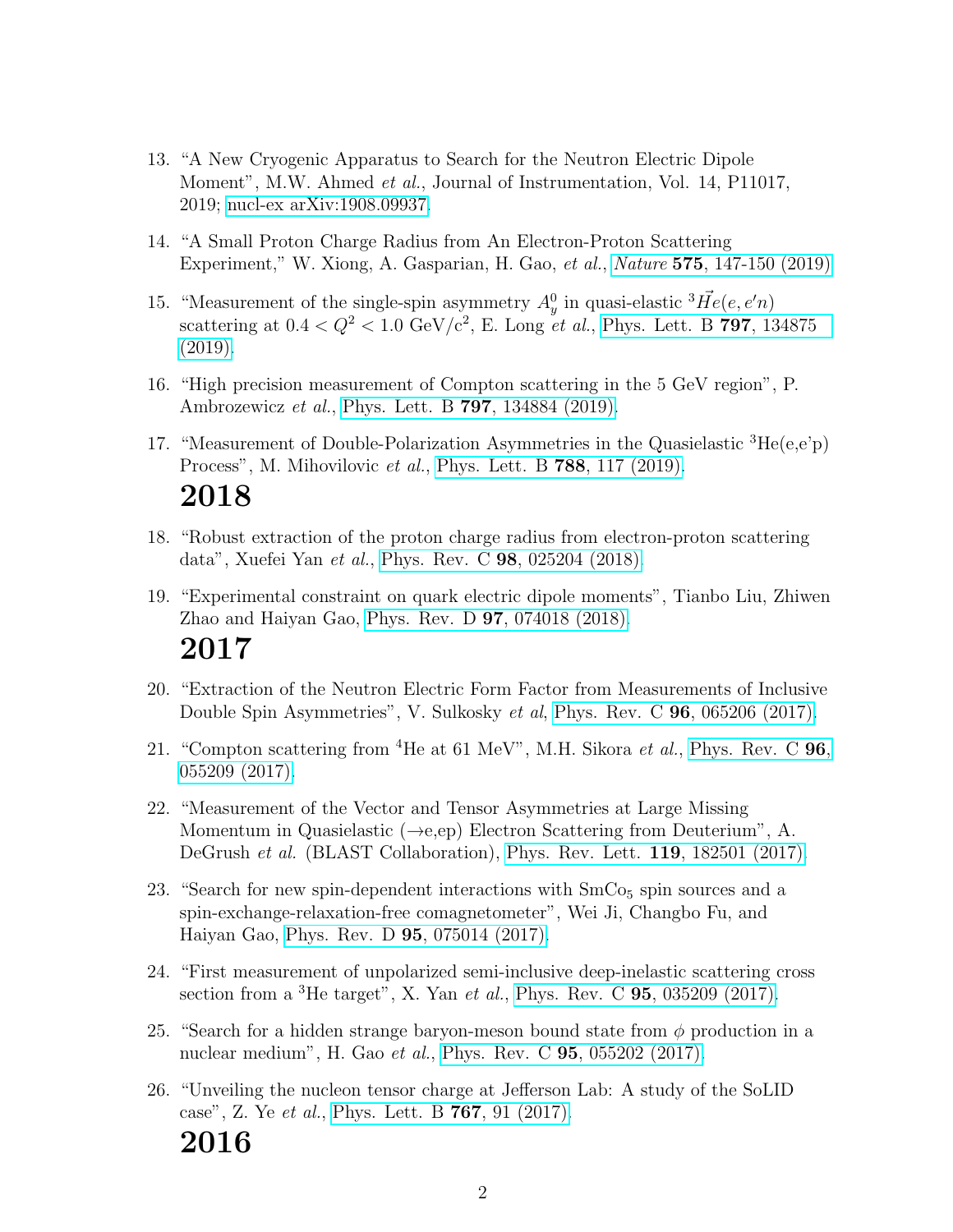- 27. "Electron-Ion Collider: The next QCD frontier Understanding the glue that binds us all", A. Accardi et al., [Eur. Phys. J. A](http://dx.doi.org/10.1140/epja/i2016-16268-9) 52, 268 (2016).
- 28. "Measurements of  $d_2^n$  and  $A_1^n$ : Probing the neutron spin structure", D. Flay *et al.*, Phys. Rev. D 94[, 052003 \(2016\).](http://link.aps.org/doi/10.1103/PhysRevD.94.052003) 2015
- 29. "Proton remains puzzling", H. Gao, T. Liu, C. Peng, Z. Ye, and Z.W. Zhao, Invited Review, The Universe, Vol. 3, No. 2, 18 (2015).
- 30. "Measurement of the doubly-polarized reaction  ${}^{3}\vec{He}(\vec{\gamma},n)pp$  at 16.5 MeV and its implications for the GDH sum rule", G. Laskaris et al., [Phys. Lett. B](http://dx.doi.org/10.1016/j.physletb.2015.09.065) 750, 547 [\(2015\).](http://dx.doi.org/10.1016/j.physletb.2015.09.065)
- 31. "Measurement of the Target-Normal Single-Spin Asymmetry in Quasielastic Scattering from the Reaction  ${}^{3}\vec{He}(e, e'), \vec{Y}.$  W. Zhang et al., [Phys. Rev. Lett.](http://link.aps.org/doi/10.1103/PhysRevLett.115.172502) 115[, 172502 \(2015\).](http://link.aps.org/doi/10.1103/PhysRevLett.115.172502)
- 32. "Double spin asymmetries of inclusive hadron electroproduction from a transversely polarized <sup>3</sup>He target", Y.X. Zhao et al., [Phys. Rev. C](http://link.aps.org/doi/10.1103/PhysRevC.92.015207) 92, 15207 [\(2015\).](http://link.aps.org/doi/10.1103/PhysRevC.92.015207)
- 33. "Moments of the neutron  $g_2$  structure function at intermediate  $Q^{2n}$ , P. Solvignon et al., Phys. Rev. C 92[, 015208 \(2015\).](http://link.aps.org/doi/10.1103/PhysRevC.92.015208)
- 34. "Radiative corrections beyond the ultra relativistic limit in unpolarized ep elastic and Moller scatterings for the PRad experiment at Jefferson Laboratory", I. Akushevich, H. Gao, A. Ilyichev, and M. Meziane, [Eur. Phys. J. A](http://link.springer.com/article/10.1140%2Fepja%2Fi2015-15001-8) 51, 1 (2015). 2014
- 35. "Measurement of "pretzelosity" asymmetry of charged pion production in semi-inclusive deep inelastic scattering on a polarized  ${}^{3}$ He target", Y. Zhang, X. Qian, K. Allada et al, Phys. Rev. C 90[, 055209 \(2014\).](http://link.aps.org/doi/10.1103/PhysRevC.90.055209)
- 36. "Measurement of double-polarization asymmetries in the quasi-elastic  ${}^{3}H\vec{e}(\vec{e}, e'd)$ process", M. Mihovilocvič et al., [Phys. Rev. Lett.](http://link.aps.org/doi/10.1103/PhysRevLett.113.232505) 113, 232505 (2014).
- 37. "Single spin asymmetries in charged kaon production from semi-inclusive deep inelastic scattering on a transversely polarized He3 target", Y.X. Zhao et al., Phys. Rev. C 90[, 055201 \(2014\).](http://link.aps.org/doi/10.1103/PhysRevC.90.055201)
- 38. "Precision Measurement of the Neutron Twist-3 Matrix Element  $d_2^n$ : Probing Color Forces, M. Posik et al., [Phys. Rev. Lett.](http://link.aps.org/doi/10.1103/PhysRevLett.113.022002) 113, 022002 (2014).
- 39. Measurement of the Target-Normal Single-Spin Asymmetry in Deep-Inelastic Scattering from the Reaction  ${}^{3}He^{\uparrow}(e,e)X$ , J. Katich *et al.*, [Phys. Rev. Lett.](http://link.aps.org/doi/10.1103/PhysRevLett.113.022502) 113[, 022502 \(2014\).](http://link.aps.org/doi/10.1103/PhysRevLett.113.022502)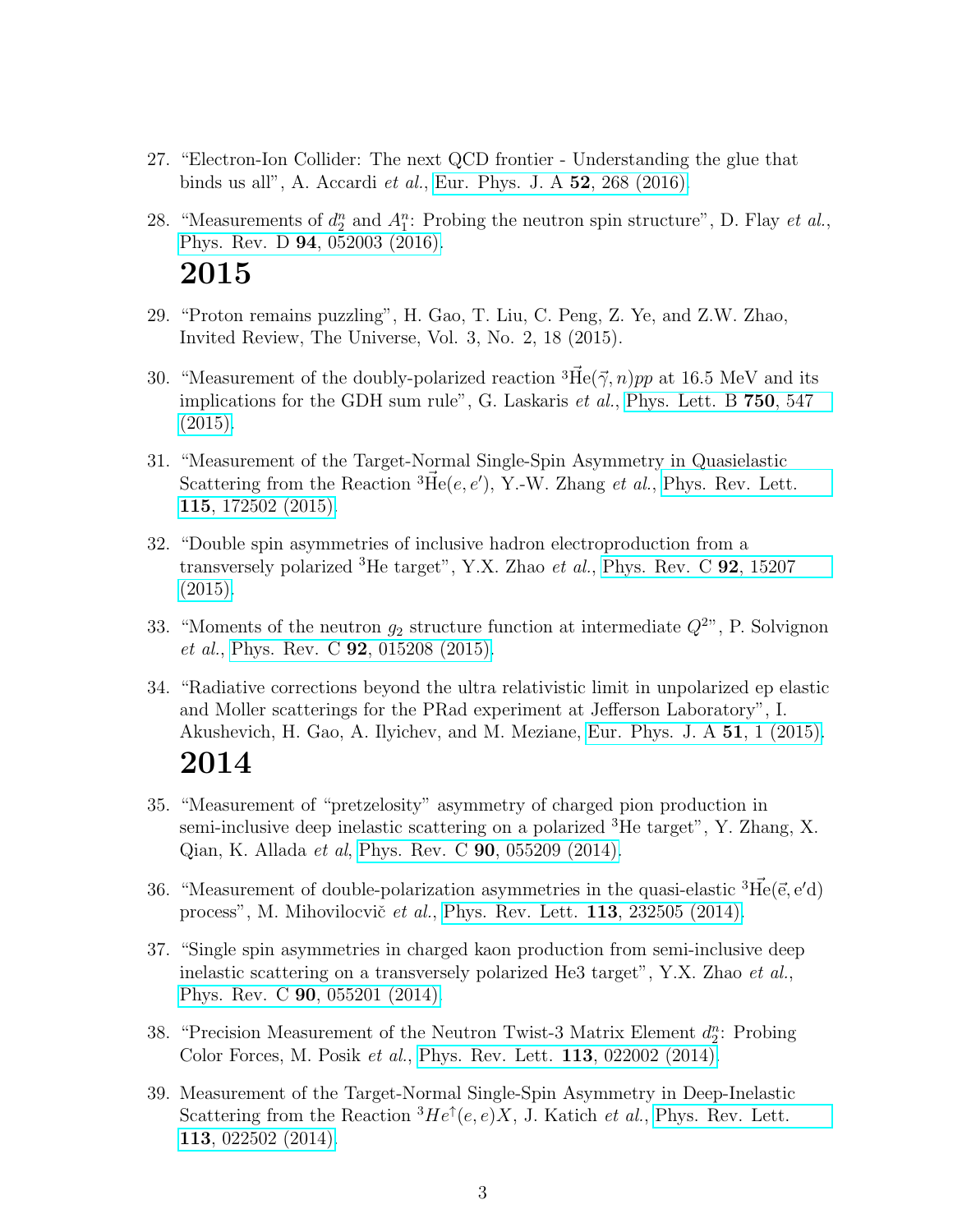- 40. "A frequency determination method for digitized NMR signals", H. Yan, K. Li, R. Khatiwada, E. Smith, W.M. Snow, C.B. Fu, P.-H. Chu, H. Gao and W. Zheng, Comm. in Computational Phys., 15, 1343 (2014). DOI:10.4208/cicp.110613.270913a.
- 41. "Single spin asymmetries of inclusive hadrons produced in electron scattering from a transversely polarized  ${}^{3}$ He target", K. Allada *et al.*, [Phys. Rev. C](http://link.aps.org/doi/10.1103/PhysRevC.89.042201) 89, [042201\(R\) \(2014\).](http://link.aps.org/doi/10.1103/PhysRevC.89.042201)
- 42. "Spin-dependent cross sections from the three-body photodisintegration of <sup>3</sup>He at incident energies of 12.8 and 14.7 MeV", G. Laskaris *et al.*, [Phys. Rev. C](http://link.aps.org/doi/10.1103/PhysRevC.89.024002) 89, [024002 \(2014\).](http://link.aps.org/doi/10.1103/PhysRevC.89.024002)

- 43. "Studies of single-photoelectron response and of performance in magnetic field of a H8500C-03 photomultiplier tube", S.P. Malace, B.D. Sawatzky, H. Gao, [Jour.](http://dx.doi.org/10.1088/1748-0221/8/09/P09004) of Instr. 8[, P09004 \(2013\).](http://dx.doi.org/10.1088/1748-0221/8/09/P09004)
- 44. "The production of K<sup>+</sup>K<sup>-</sup> pairs in proton-proton collisions below the  $\phi$  meson threshold", Q.J. Ye, et al., Phys. Rev. C 87[, 065203 \(2013\).](http://link.aps.org/doi/10.1103/PhysRevC.87.065203)
- 45. "First Measurement of Spin-Dependent Double-Differential Cross Sections and the GDH Integrand from  ${}^3\vec{He}(\vec{7}, n)pp$  at Incident Photon Energies of 12.8 and 14.7 MeV", G. Laskaris et al., [Phys. Rev. Lett.](http://link.aps.org/doi/10.1103/PhysRevLett.110.202501) 110, 202501 (2013).
- 46. "Laboratory search for spin-dependent short-range force from axionlike particles using optically polarized <sup>3</sup>He gas", P.-H. Chu *et al.*, [Phys. Rev. D](http://link.aps.org/doi/10.1103/PhysRevD.87.011105) **87**, 011105(R) [\(2013\).](http://link.aps.org/doi/10.1103/PhysRevD.87.011105)
- 47. "A MRPC prototype for SoLID-TOF in JLab", Y. Wang, X. Fan, J. Wang, D. Gonzalez-Diaz, H. Chen, J. Chen, Y. Li, A. Camsonne, J. -P. Chen, H. Gao and M. Meziane, Jour. of Instr. 8[, P03003 \(2013\).](http://dx.doi.org/10.1088/1748-0221/8/03/P03003)
- 48. "A practical method to determine the spatial resolution of GEM detector", R. Wang, Y. Huang, Z. Xiao, Z. Zhang, H. Gao, [Nucl. Instr. and Meth. A](http://dx.doi.org/10.1016/j.nima.2013.701.54) 701, 54 [\(2013\).](http://dx.doi.org/10.1016/j.nima.2013.701.54)

- 49. "'Virtual Compton Scattering and the Generalized Polarizabilities of the Proton at  $Q^2=0.92$  and 1.76 GeV<sup>2</sup>", H. Fonvieille *et al.*, Phys. Rev. C **86**[, 015210 \(2012\).](http://link.aps.org/doi/10.1103/PhysRevC.86.015210)
- 50. "Amplitude analysis of  $\gamma n \to \pi^- p$  data above 1 GeV", W. Chen, H. Gao *et al.*, Phys. Rev. C 86[, 015206 \(2012\).](http://link.aps.org/doi/10.1103/PhysRevC.86.015206)
- 51. "Production of  $K^+K^-$  pairs in proton-proton collisions at 2.83 GeV", Q. J. Ye et al., Phys. Rev. C 85[, 035211 \(2012\).](http://link.aps.org/doi/10.1103/PhysRevC.85.035211)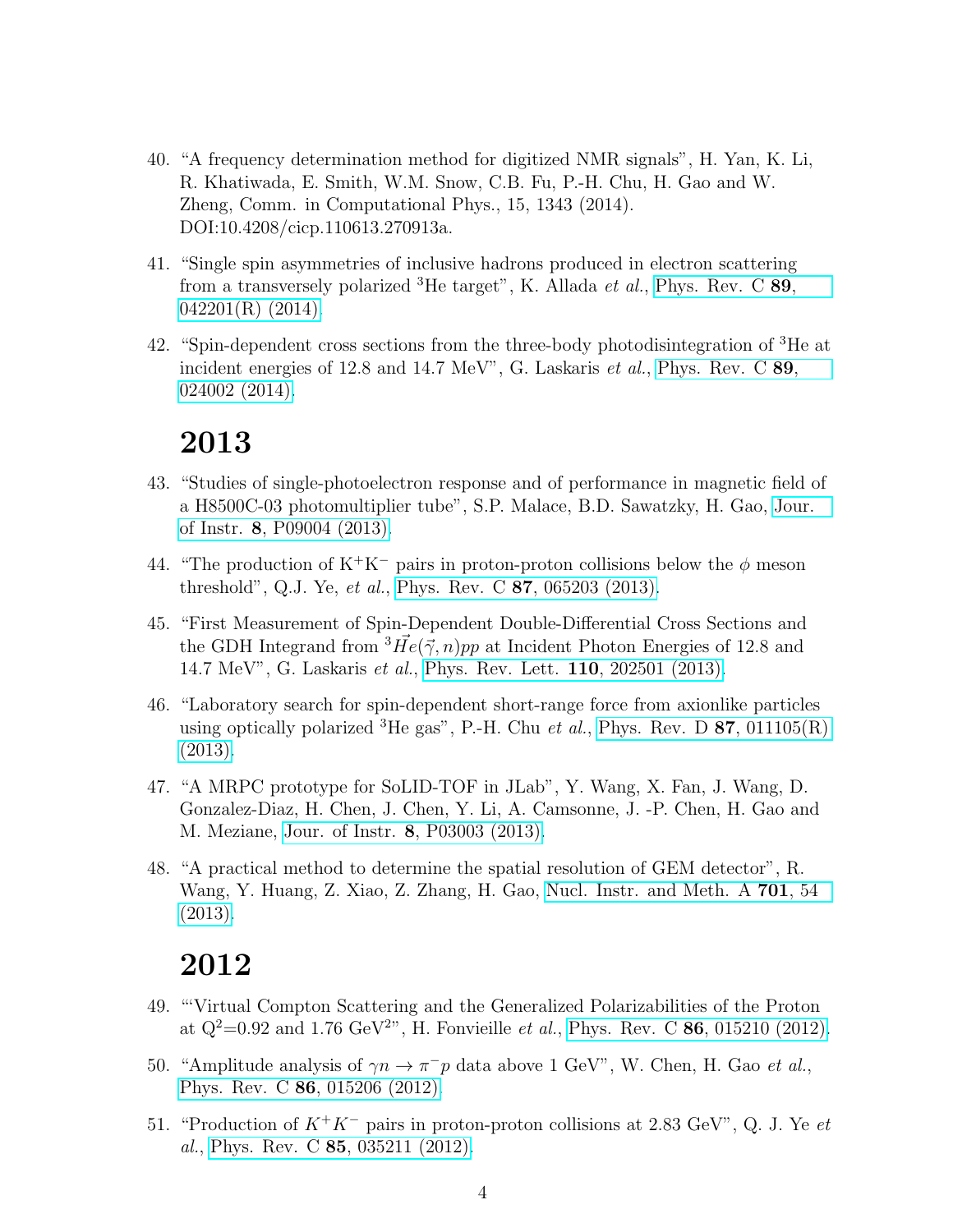- 52. "Search for Spin-Dependent Short-Range Force Using Optically Polarized <sup>3</sup>He Gas", W. Zheng, H. Gao et al., Phys. Rev. D 85[, 031505\(R\) \(2012\).](http://link.aps.org/doi/10.1103/PhysRevD.85.031505)
- 53. "Beam-Target Double Spin Asymmetry  $A_{LT}$  in Charged Pion Production from Deep Inelastic Scattering on a Transversely Polarized <sup>3</sup>He Target at  $1.4 < Q<sup>2</sup>$  $\langle 2.7 \text{ GeV}^2, \text{ J. Huang } et \text{ al., Phys. Rev. Lett. } 108, 052001 \text{ (2012)}.$  $\langle 2.7 \text{ GeV}^2, \text{ J. Huang } et \text{ al., Phys. Rev. Lett. } 108, 052001 \text{ (2012)}.$  $\langle 2.7 \text{ GeV}^2, \text{ J. Huang } et \text{ al., Phys. Rev. Lett. } 108, 052001 \text{ (2012)}.$

- 54. "Precise measurement of deuteron tensor analyzing powers with BLAST", C. Zhang et al., [Phys. Rev. Lett.](http://link.aps.org/doi/10.1103/PhysRevLett.107.252501) 107, 252501 (2011).
- 55. "General solution to gradient-induced transverse and longitudinal relaxation of spins undergoing restricted diffusion", W. Zheng, H. Gao, et al., [Phys. Rev. A](http://link.aps.org/doi/10.1103/PhysRevA.84.053411) 84[, 053411 \(2011\).](http://link.aps.org/doi/10.1103/PhysRevA.84.053411)
- 56. "Spin-Dependent Electron Scattering from Polarized Protons and Deuterons with the BLAST Experiment at MIT-Bates", D. Hasell, R.G. Milner, R.P. Redwine, R. Alarcon, H. Gao, M. Kohl, and J. Calarco, [Annual Review of Nuclear and](http://www.annualreviews.org/doi/pdf/10.1146/annurev-nucl-100809-131956) Particle Science 61[, 409-433 \(2011\).](http://www.annualreviews.org/doi/pdf/10.1146/annurev-nucl-100809-131956)
- 57. "Extracting the photoproduction cross section off the neutron  $\gamma n \to \pi^- p$  from deuteron data with FSI effects", V.E. Tarasov et al., et al., [Phys. Rev. C](http://link.aps.org/doi/10.1103/PhysRevC.84.035203) 84, [035203 \(2011\).](http://link.aps.org/doi/10.1103/PhysRevC.84.035203)
- 58. "Single Spin Asymmetries in Charged Pion Production from Semi-Inclusive Deep Inelastic Scattering on a Transversely Polarized <sup>3</sup>He Target", X. Qian et al., [Phys. Rev. Lett.](http://link.aps.org/doi/10.1103/PhysRevLett.107.072003) 107, 072003 (2011).
- 59. "Nuclear transparency and effective kaon-nucleon cross section from the  $A(e, e'K^+)$  reaction", Nuruzzaman et al., Phys. Rev. C 84, 015210 (2011). Phys. Rev. C 84[, 015210 \(2011\).](http://link.aps.org/doi/10.1103/PhysRevC.84.015210)
- 60. "Pressure dependence of wall relaxation in polarized <sup>3</sup>He gaseous cells", W. Zheng, H. Gao, Q. Ye, Y. Zhang, Phys. Rev. A 83[, 061401\(R\) \(2011\).](http://link.aps.org/doi/10.1103/PhysRevA.83.061401)
- 61. "Transverse-momentum-dependent parton distribution/fragmentation functions at an electron-ion collider", M. Anselmino et al., [Eur. Phys. J. A](https://link.springer.com/content/pdf/10.1140%2Fepja%2Fi2011-11035-2.pdf) 47, 35 (2011).
- 62. "Transverse Spin Structure of the Nucleon through Target Single Spin Asymmetry in Semi-Inclusive Deep-Inelastic  $(e, e^{\prime}\pi^{\pm})$  Reaction at Jefferson Lab", H. Gao et al., EPJ-Plus 126[, 2 \(2011\).](https://link.springer.com/article/10.1140%2Fepjp%2Fi2011-11002-4)
- 63. "Near-threshold Photoproduction of  $\phi$  Mesons from Deuterium", X. Qian *et al.*, [Phys. Lett. B](http://dx.doi.org/10.1016/j.physletb.2010.12.065) 696, 338 (2011).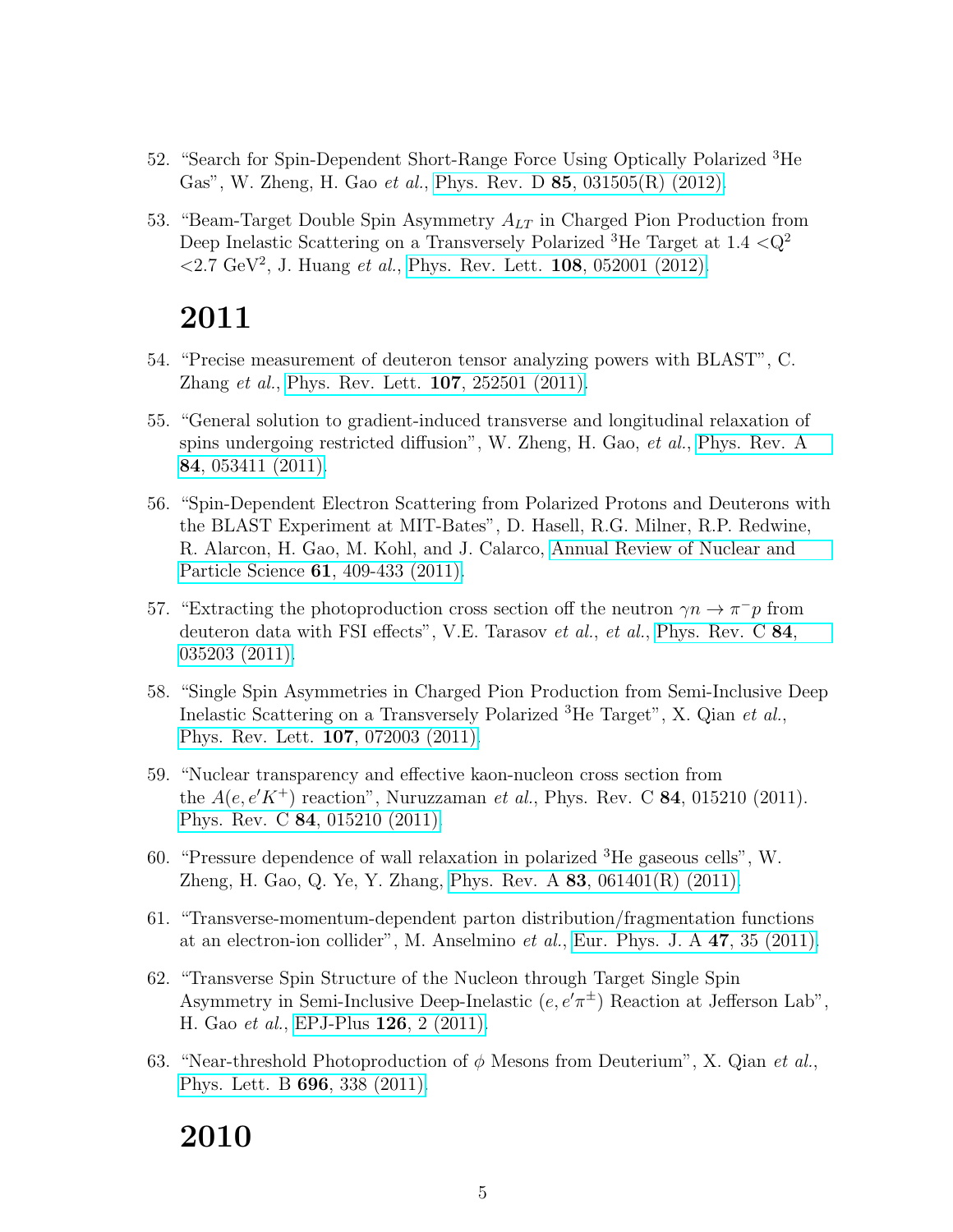- 64. "Role of mesons in the electromagnetic form factors of the nucleon", C. Crawford et al., Phys. Rev. C 82[, 045211 \(2010\).](http://link.aps.org/doi/10.1103/PhysRevC.82.045211)
- 65. "Properties of the Lambda(1520) Resonance from High Precision Electroproduction Data", Y. Qiang, Ya.I. Azimov, I.I. Strakovsky, W.J. Briscoe, H. Gao, D.W. Higinbotham and V.V. Nelyubin, [Phys. Lett. B](http://dx.doi.org/10.1016/j.physletb.2010.09.052) 694, 123 (2010).
- 66. "Study of the  $A(e,e^{\gamma}\pi^{+})$  Reaction on <sup>1</sup>H, <sup>2</sup>H, <sup>12</sup>C, <sup>27</sup>Al, <sup>63</sup>Cu and <sup>197</sup>Au", X. Qian et al., Phys. Rev. C 81[, 055209 \(2010\).](http://link.aps.org/doi/10.1103/PhysRevC.81.055209)
- 67. "A high-pressure polarized  ${}^{3}$ He gas target for nuclear-physics experiments using a polarized photon beam", Q. Ye, G. Laskaris, W. Chen, H. Gao, W. Zheng, T. Averett, G.D. Cates, and W.A. Tobias, [Eur. Phys. J. A](https://link.springer.com/article/10.1140%2Fepja%2Fi2010-10932-0) 44, 55 (2010).

- 68. "New measurements of the EMC effect in very light nuclei", J. Seely et al., [Phys.](http://link.aps.org/doi/10.1103/PhysRevLett.103.202301) Rev. Lett. 103[, 202301 \(2009\).](http://link.aps.org/doi/10.1103/PhysRevLett.103.202301)
- 69. "The BLAST experiment", D. Hasell et al., [Nucl. Instr. and Meth. A](http://dx.doi.org/10.1016/j.nima.2009.01.131) 603, 247 [\(2009\).](http://dx.doi.org/10.1016/j.nima.2009.01.131)
- 70. "The extraction of  $\phi N$  total cross section from  $d(\gamma, pK^+K^-)n$ ", X. Qian, W. Chen, H. Gao et al., [Phys. Lett. B](http://dx.doi.org/10.1016/j.physletb.2009.09.024) 680, 417 (2009).
- 71. "Relaxation of Spin Polarized <sup>3</sup>He in Mixtures of <sup>3</sup>He and <sup>4</sup>He at 330 mK", Q. Ye, H. Gao et al., Phys. Rev. A **80**[, 023403 \(2009\).](http://link.aps.org/doi/10.1103/PhysRevA.80.023403)
- 72. "A Measurement of the differential cross section for the reaction  $\gamma n \to \pi^- p$  from deuterium", W. Chen et al., [Phys. Rev. Lett.](http://link.aps.org/doi/10.1103/PhysRevLett.103.012301) **103**, 012301 (2009).
- 73. "Performance of the two aerogel cherenkov detectors of the JLab Hall A hadron spectrometer", S. Marrone *et al.*, [Nuovo Cim. B](http://dx.doi.org/10.1393/ncb/i2009-10743-5) 124, 99 (2009).

- 74. "Scaling study of the pion electroproduction cross sections", T. Horn, X. Qian et al., Phys. Rev. C 78[, 058201 \(2008\).](http://link.aps.org/doi/10.1103/PhysRevC.78.058201)
- 75. "Quark-Hadron Duality in Neutron (3He) Spin Structure", P. Solvignon et al., [Phys. Rev. Lett.](http://link.aps.org/doi/10.1103/PhysRevLett.101.182502) 101, 182502 (2008).
- 76. "Research Opportunities at the Upgraded  $HI\gamma S$  Facility", H.R. Weller, M. Ahmed, H, Gao, Tornow et al., [Progress in Particle and Nuclear Physics](http://dx.doi.org/10.1016/j.ppnp.2008.07.001) 62, 257 [\(2009\)](http://dx.doi.org/10.1016/j.ppnp.2008.07.001) (Review).
- 77. "The charge form factor of the neutron at low momentum transfer from the  $^{2}\vec{H}(\vec{e}, e'n)p$  reaction", E. Geis *et al.*, [Phys. Rev. Lett.](http://link.aps.org/doi/10.1103/PhysRevLett.101.042501) **101**, 042501 (2008).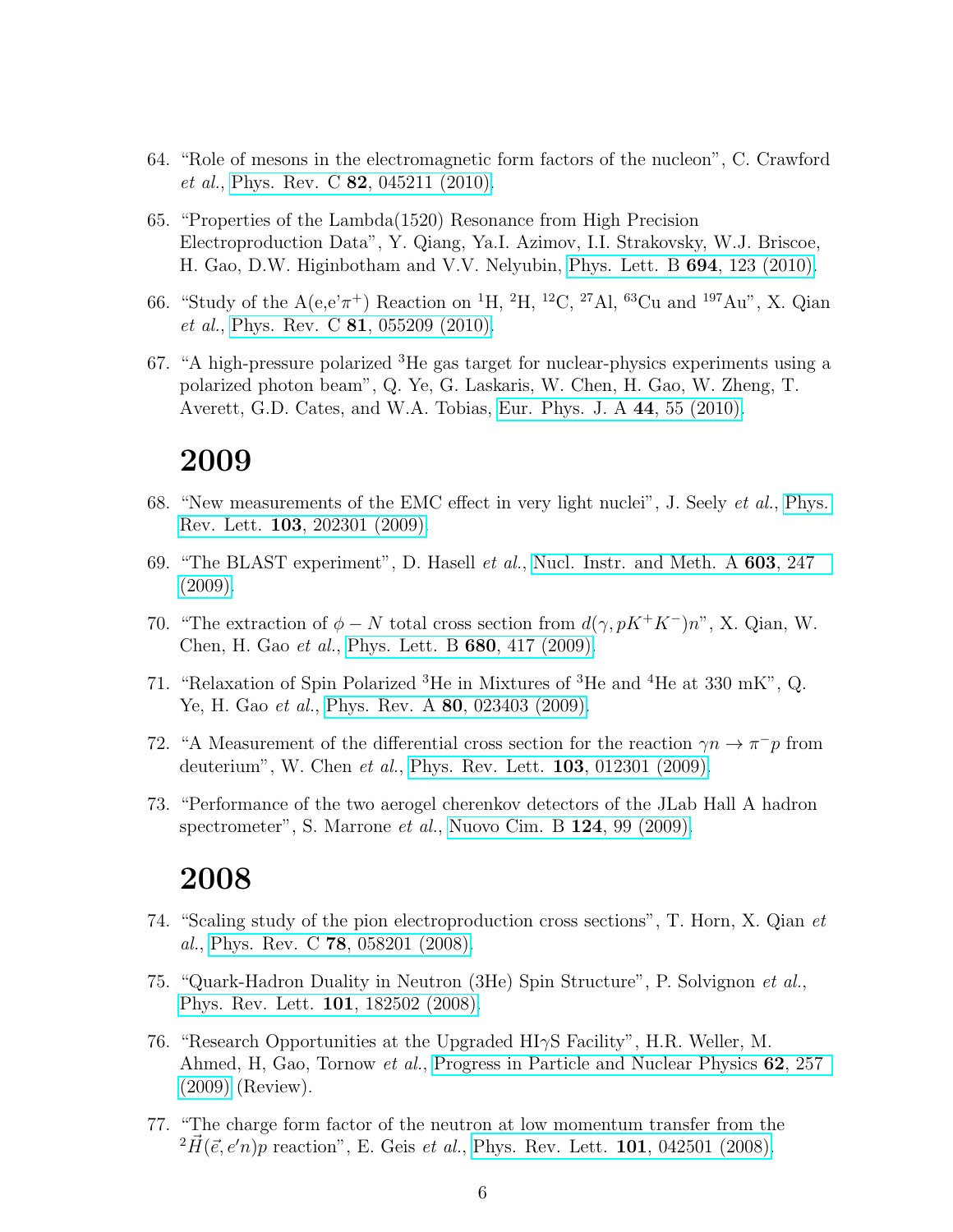- 78. "He-3 Spin-Dependent Cross Sections and Sum Rules", K. Slifer et al., [Phys.](http://link.aps.org/doi/10.1103/PhysRevLett.101.022303) Rev. Lett. 101[, 022303 \(2008\).](http://link.aps.org/doi/10.1103/PhysRevLett.101.022303)
- 79. "Relaxation of spin polarized  ${}^{3}$ He in mixtures of  ${}^{3}$ He and  ${}^{4}$ He below the  ${}^{4}$ He Lambda point, Q. Ye, D. Dutta, H. Gao et al., Phys. Rev. A 77[, 053408 \(2008\).](http://link.aps.org/doi/10.1103/PhysRevA.77.053408)

- 80. "Measurement of Nuclear Transparency for the  $A(e, e'\pi^+)$  Reaction", B. Clasie et al., [Phys. Rev. Lett.](http://link.aps.org/doi/10.1103/PhysRevLett.99.242502) 99, 242502 (2007).
- 81. "Coherent Phi-meson Photoproduction on Deuteron at Low Energies", T. Mibe, H. Gao, K. Hicks, K. Kramer, S. Stepanyan, D. J. Tedeschi et al., [Phys. Rev. C](http://link.aps.org/doi/10.1103/PhysRevC.76.052202) 76,  $052202(R)$  (2007).
- 82. "A High-pressure Polarized <sup>3</sup>He Gas Target for the High Intensity Gamma Source  $(HI\gamma S)$  Facility", K. Kramer *et al.*, [Nucl. Instr. and Meth. A](http://dx.doi.org/10.1016/j.nima.2007.08.243) 582, 318 (2007).
- 83. "The search for  $\phi$ -N bound state from subthresold production of  $\phi$  meson", S. Liska, H. Gao, W. Chen, X. Qian, Phys. Rev. C 75[, 058201 \(2007\).](http://link.aps.org/doi/10.1103/PhysRevC.75.058201)
- 84. "Compton Scattering Cross Section on the Proton at High Momentum Transfer", A. Danagoulian et al., [Phys. Rev. Lett.](http://link.aps.org/doi/10.1103/PhysRevLett.98.152001) 98, 152001 (2007).
- 85. "Extraction of the Neutron Magnetic Form Factor from Quasi-Elastic  ${}^{3}H\acute{e}(\vec{e},e^{\prime})$ at  $Q^2 = 0.1 - 0.6$  (GeV/c)<sup>2"</sup>, B. Anderson *et al.* (E95-001 Collaboration), [Phys.](http://link.aps.org/doi/10.1103/PhysRevC.75.034003) Rev. C 75[, 034003 \(2007\).](http://link.aps.org/doi/10.1103/PhysRevC.75.034003)
- 86. "Measurement of the proton electric to magnetic form factor ratio from  $\vec{p}(\vec{e}, e'p)$ " C. Crawford et al., [Phys. Rev. Lett.](http://link.aps.org/doi/10.1103/PhysRevLett.98.052301) 98, 052301 (2007).

## 2006

- 87. "Laser-driven nuclear polarized hydrogen internal gas target", J. Seely, C. Crawford, B. Clasie, W. Xu, D. Dutta, H. Gao, Phys. Rev. A 73[, 062714 \(2006\).](http://link.aps.org/doi/10.1103/PhysRevA.73.062714)
- 88. "A laser-driven target of high-density nuclear polarized hydrogen gas", B. Clasie, C. Crawford, J. Seely, W. Xu, D. Dutta, H. Gao, [Phys. Rev. A](http://link.aps.org/doi/10.1103/PhysRevA.73.020703) 73, 020703(R) [\(2006\).](http://link.aps.org/doi/10.1103/PhysRevA.73.020703)

- 89. "The  $Q^2$ -Dependence of the Neutron Spin Structure Function  $g_2^n$  at Low  $Q^2$ , K. Kramer et al., [Phys. Rev. Lett.](http://link.aps.org/doi/10.1103/PhysRevLett.95.142002) 95, 142002 (2005), [arXiv:nucl-ex/0506005.](http://arxiv.org/abs/nucl-ex/0506005)
- 90. "Polarization Transfer in Proton Compton Scattering at High Momentum Transfer", D. J. Hamilton et al., [Phys. Rev. Lett.](http://link.aps.org/doi/10.1103/PhysRevLett.94.242001) 94, 242001 (2005).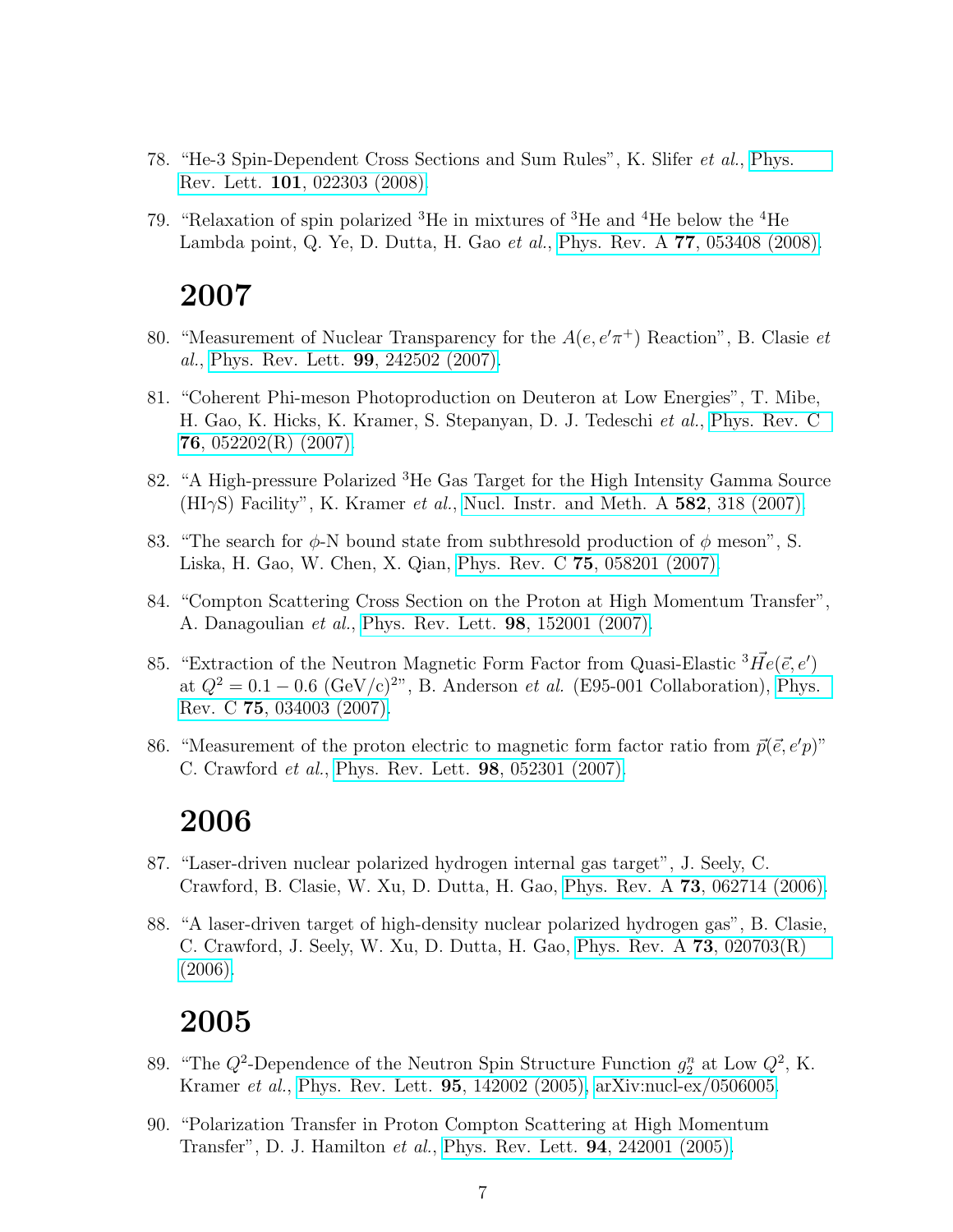- 91. "Higher twists and Color Polarizabilities in the Neutron ", Z.-E. Meziani, et al., [Phys. Lett. B](http://dx.doi.org/10.1016/j.physletb.2005.03.046) 613, 148 (2005), [arXiv:hep-ph/0404066.](http://arxiv.org/abs/hep-ph/0404066)
- 92. "Cross Section Measurements of Charged Pion Photoproduction in Hydrogen and Deuterium from 1.1 to 5.5 GeV", L.Y. Zhu et al., [Phys. Rev. C](http://link.aps.org/doi/10.1103/PhysRevC.71.044603) 71, 044603 [\(2005\),](http://link.aps.org/doi/10.1103/PhysRevC.71.044603) [arXiv:nucl-ex/0409018.](http://arxiv.org/abs/nucl-ex/0409018)
- 93. "The Generalized Counting Rule and Oscillatory Scaling", D. Dutta, H. Gao, Phys. Rev. C 71[, 032201\(R\) \(2005\),](http://link.aps.org/doi/10.1103/PhysRevC.71.032201(R)) [arXiv:hep-ph/0411267.](http://arxiv.org/abs/hep-ph/0411267)

- 94. "Precision measurement of the neutron spin asymmetries and spin-dependent structure functions in the valence quark region", X. Zheng, K. Aniol, D.S. Armstrong, T.D. Averett, et al., Phys. Rev. C 70[, 065207 \(2004\).](http://link.aps.org/doi/10.1103/PhysRevC.70.065207)
- 95. "Measurement of the Generalized Forward Spin Polarizabilities of the Neutron",M. Amerian et al., [Phys. Rev. Lett.](http://link.aps.org/doi/10.1103/PhysRevLett.93.152301) 93, 152301 (2004).
- 96. "Near threshold electroproduction of the OMEGA meson at  $Q2 = 0.5(GeV/c)^2$ , P. Ambrozewicz et al., Phys. Rev. C 70[, 035203 \(2004\).](http://link.aps.org/doi/10.1103/PhysRevC.70.035203)
- 97. "Measurement of the Generalized Polarizabilities of the proton in virtual Compton scattering at  $Q^2 = 0.92$  and 1.76 GeV<sup>2</sup>", G.Laveissiere *et al.*, (Jefferson Lab Hall A Collaboration) [Phys. Rev. Lett.](http://link.aps.org/doi/10.1103/PhysRevLett.93.122001) 93, 122001 (2004).
- 98. "Basic Instrumentation for Hall A at Jefferson Lab", J. Alcorn, et al., [Nucl.](http://dx.doi.org/10.1016/j.nima.2003.11.415) [Instr. and Meth. A](http://dx.doi.org/10.1016/j.nima.2003.11.415) 522, 294 (2004).
- 99. "Parity-violating Electron Deuteron Scattering and the Proton's Neutral Weak Axial Vector Form Factor", T.M. Ito et al., [Phys. Rev. Lett.](http://link.aps.org/doi/10.1103/PhysRevLett.92.102003) 92, 102003 (2004).
- 100. "Q<sup>2</sup> Evolution of the Neutron Spin Structure Moments Using a <sup>3</sup>He Target", M. Amarian et al., [Phys. Rev. Lett.](http://link.aps.org/doi/10.1103/PhysRevLett.92.022301) 92, 022301 (2004).
- 101. "Precision measurement of the neutron spin asymmetry  $A_1^n$  and spin-flavor decomposition in the valence quark region", X. Zheng et al., [Phys. Rev. Lett.](http://link.aps.org/doi/10.1103/PhysRevLett.92.012004) 92[, 012004 \(2004\).](http://link.aps.org/doi/10.1103/PhysRevLett.92.012004)
- 102. Measurements of electron proton elastic cross-sections for  $0.4 < Q^2 < 5.5$  $(GeV/c)^2$ , M.E. Christy et al., Phys. Rev. C 70[, 015206 \(2004\).](http://link.aps.org/doi/10.1103/PhysRevC.70.015206)
- 103. "Backward electroproduction of  $\pi^0$  mesons on protons in the region of nucleon resonances at four momentum transfer squared  $Q^2=1.0$ -(GeV)<sup>2"</sup>, G.Laveissiere *et* al., Phys. Rev. C 69[, 045203 \(2004\).](http://link.aps.org/doi/10.1103/PhysRevC.69.045203)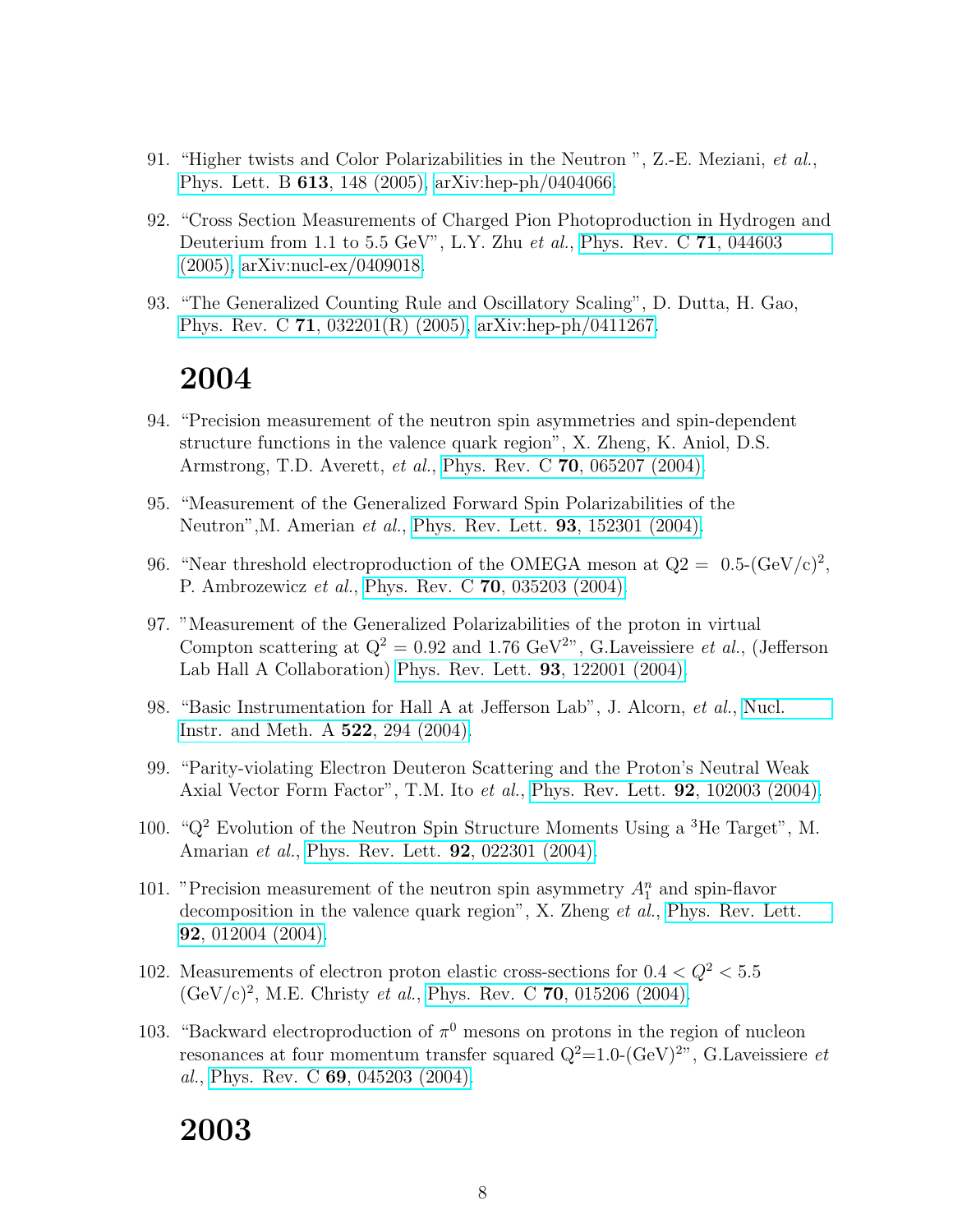- 104. "A Study of the  $(e,e'p)$  reaction on <sup>12</sup>C, <sup>56</sup>Fe and <sup>197</sup>Au", D. Dutta, D. van Westrum *et al.*, Phys. Rev. C **68**[, 064603 \(2003\).](http://link.aps.org/doi/10.1103/PhysRevC.68.064603)
- 105. "Nuclear Transparency with the  $\gamma n \to \pi^- p$  Process in <sup>4</sup>He", D. Dutta *et al.*, Phys. Rev. C 68[, 021001\(R\) \(2003\).](http://link.aps.org/doi/10.1103/PhysRevC.68.021001)
- 106. "Cross-section Measurement of Charged-Pion Photoproduction from Hydrogen and Deuterium", L.Y. Zhu et al., [Phys. Rev. Lett.](http://link.aps.org/doi/10.1103/PhysRevLett.91.022003)  $91, 022003$  (2003).
- 107. "Nucleon Electromagnetic Form Factor", H. Gao, [Int. J. Mod. Phys. E](http://dx.doi.org/10.1142/S021830130300117X) 12, No. [1 1-40 \(2003\)](http://dx.doi.org/10.1142/S021830130300117X) (Review).
- 108. "PWIA Extraction of the Neutron Magnetic Form Factor from Quasi-Elastic <sup>3</sup>He(e, e') at  $Q^2 = 0.3$  to 0.6 (GeV/c)<sup>2"</sup>, W. Xu, B. Anderson, L. Auberbach, T. Everett, W. Bertozzi, T. Black, J. Calarco, L. Cardman, G. D. Cates, Z. W. Chai, J. P. Chen, S. Choi, E. Chudakov, S. Churchwell, G. S. Corrado, C. Crawford, D. Dale, A. Deur, P. Djawotho, D. Dutta, B. W. Filippone, J. M. Finn, H. Gao, R. Gilman, A. V. Glamazdin, C. Glashausser, W. Glöckle, J. Golak, J. Gomez, V. G. Gorbenko, J.-O. Hansen, F. W. Hersman, D. W. Higinbotham, R. Holmes, C.R. Howell, E. Hughes, B. Humensky, S. Incerti, C. W. de Jager, J. S. Jensen, X. Jiang, C. E. Jones, M. Jones, R. Kahl, H. Kamada, A. Kievsky, I. Kominis, W. Korsch, K. Kramer, G. Kumbartzki, M. Kuss, E. Lakuriqi, M. Lang, N. Liyanage, J. LeRose, S. Malov, D. J. Margaziotis, J. W. Martin, K. McCormick, R. D. McKeown, K. McIlhany, Z.-E. Meziani, R. Michaels, G. W. Miller, E. Pace, T. Pavlin, G. G. Petratos, R. I. Pomatsalyuk, D. Pripstein, D. Prout, R. D. Ransome, Y. Roblin, M. Rvachev, A. Saha, G. Salm`e, M. Schnee, T. Shin, K. Slifer, P. A. Souder, S. Strauch, R. Suleiman, M. Sutter, B. Tipton, L. Todor, M. Viviani, B. Vlahovic, J. Watson, C. F. Williamson, H. Witała, B. Wojtsekhowski, J. Yeh, F. Xiong and P. Zolmierczuk, Phys. Rev. C 67[, 012201\(R\) \(2003\).](http://link.aps.org/doi/10.1103/PhysRevC.67.012201)

109. "Q<sup>2</sup> Evolution of the Generalized Gerasimov-Drell-Hearn Integral for the Neutron using a <sup>3</sup>He Target", M. Amarian, L. Auerbach, T. Averett,J. Berthot, P. Bertin, W. Bertozzi, T. Black, E. Brash, D. Brown, E. Burtin, J. R. Calarco, G. D. Cates, Z. Chai, J.-P. Chen, S. Choi, E. Chudakov, E. Cisbani, C. W. de Jager, A. Deur, R. DiSalvo, S. Dieterich, P. Djawotho, M. Finn, K. Fissum, H. Fonvieille, S. Frullani, H. Gao, J. Gao, F. Garibaldi, A. Gasparian, S. Gilad, R. Gilman, A. Glamazdin, C. Glashausser, E. Goldberg, J. Gomez, V. Gorbenko, J.-O. Hansen, F.W. Hersman, R. Holmes, G. M. Huber, E. W. Hughes, T. B. Humensky, S. Incerti, M. Iodice, S. Jensen, X. Jiang, C. Jones, G. M. Jones, M. Jones, C. Jutier, A. Ketikyan, I. Kominis, W. Korsch, K. Kramer, K. S. Kumar, G. Kumbartzki, M. Kuss, E. Lakuriqi, G. Laveissiere, J. Lerose, M. Liang, N. Liyanage, G. Lolos, S. Malov, J. Marroncle, K. McCormick, R. McKeown, Z.-E. Meziani, R. Michaels, J. Mitchell, Z. Papandreou, T. Pavlin, G. G. Petratos, D. Pripstein, D. Prout, R. Ransome, Y. Roblin, D. Rowntree, M. Rvachev, F.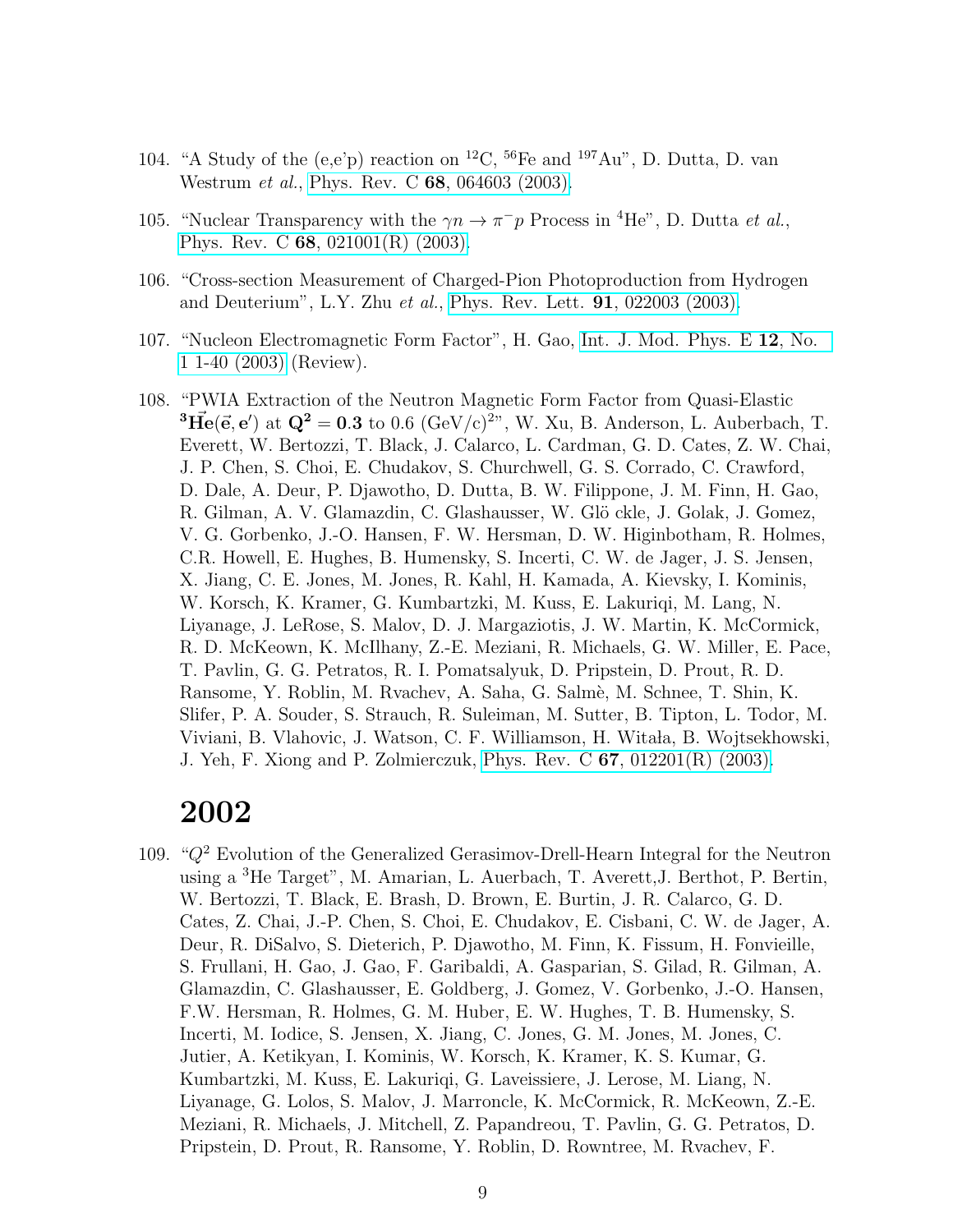Sabatie, A. Saha, K. Slifer, P. A. Souder, T. Saito, S. Strauch, R. Suleiman, K. Takahashi, S. Teijiro, L. Todor, H. Tsubota, H. Ueno, G. Urciuoli, R. Van der Meer, P. Vernin, H. Voskanian, B. Wojtsekhowski, F. Xiong, W. Xu, J.-C. Yang, B. Zhang, and P. Zolnierczuk, [Phys. Rev. Lett.](http://link.aps.org/doi/10.1103/PhysRevLett.89.242301) 89, 242301 (2002).

- 110. "Nuclear transparency from quasielastic A(e,e'p) reactions up to  $Q^2 = 8.1$  $(GeV/c)^{2\nu}$ , K. Garrow, D. McKee, A. Ahmidouch, C. S. Armstrong, J. Arrington, R. Asaturyan, S. Avery, O. K. Baker, D. H. Beck, H. P. Blok, C. W. Bochna, W. Boeglin, P. Bosted, W. Bouwhuis, H. Breuer, D. S. Brown, A. Bruell, R. D. Carlini, N. S. Chant, A. Cochran, L. Cole, S. Danagoulian, D. B. Day, J. Dunne, D. Dutta, R. Ent, H. C. Fenker, B. Fox, L. Gan, D. Gaskell, A. Gasparian, H. Gao, D. F. Geesaman, R. Gilman, P. L. J. Gu?ye, M. Harvey, R.J. Holt, X. Jiang, C. E. Keppel, E. Kinney, Y. Liang, W. Lorenzon, A. Lung, D. J. Mack, P. Markowitz, J. W. Martin, K. McIlhany, D. Meekins, M. A. Miller, R. G. Milner, J. H. Mitchell, H. Mkrtchyan, B. A. Mueller, A. Nathan, G. Niculescu, I. Niculescu, T. G. O'Neill, V. Papavassiliou, S. Pate, R. B. Piercey, D. Potterveld, R. D. Ransome, J. Reinhold, E. Rollinde, P. Roos, A. J. Sarty, R. Sawafta, E. C. Schulte, E. Segbefia, C. Smith, S. Stepanyan, S. Strauch, V. Tadevosyan, L. Tang, R. Tieulent, A. Uzzle, W. F. Vulcan, S. A. Wood, F. Xiong, L. Yuan, M. Zeier, B. Zihlmann, and V. Ziskin, Phys. Rev. C 66[, 044613 \(2002\).](http://link.aps.org/doi/10.1103/PhysRevC.66.044613)
- 111. "High energy angular distribution measurements of the exclusive deuteron photodisintegration reaction", E. C. Schulte, A. Afanasev, M. Amarian, K. Aniol, S. Becher, K. Benslama, L. Bimbot, P. Bosted, E. Brash, J. Calarco, Z. Chai, C. Chang, T. Chang, J. P. Chen, S. Choi, E. Chudakov, S. Churchwell, D. Crovelli, S. Dieterich, S. Dumalski, D. Dutta, M. Epstein, K. Fissum, B. Fox, S. Frullani, H. Gao, J. Gao, F. Garibaldi, O. Gayou, R. Gilman, A. Glamazdin, C. Glashausser, J. Gomez, V. Gorbenko, J.-O. Hansen, R. J. Holt, J. Hovdebo, G. M. Huber, C. W. de Jager, X. Jiang, C. Jones, M. K. Jones, J. Kelly, E. Kinney, E. Kooijman, G. Kumbartzki, M. Kuss, J. LeRose, M. Liang, R. Lindgren, N. Liyanage, S. Malov, D. Margaziotis, P. Markowitz, K. McCormick, D. Meekins, Z.-E. Meziani, R. Michaels, J. Mitchell, L. Morand, C. Perdrisat, R. Pomatsalyuk, V. Punjabi, A. Radyushkin, R. Ransome, R. Roche, M. Rvachev, A. Saha, A. Sarty, D. Simon, S. Strauch, R. Suleiman, L. Todor, P. Ulmer, G. M. Urciuoli, K. Wijesooriya, B. Wojtsekhowski, F. Xiong, and W. Xu, [Phys. Rev. C](http://link.aps.org/doi/10.1103/PhysRevC.66.042201) 66[, 042201\(R\) \(2002\).](http://link.aps.org/doi/10.1103/PhysRevC.66.042201)
- 112. "Polarization measurement in neutral pion photoproduction", K. Wijesooriya, A. Afanasev, M. Amarian, K. Aniol, S. Becher, K. Benslama, L. Bimbot, P. Bosted, E. Brash, J. Calarco, Z. Chai, C. C. Chang, T. Chang, J. P. Chen, S. Choi, E. Chudakov, S. Churchwell, D. Crovelli, s. Dieterich, S. Dumalski, D. Dutta, M. Epstein, K. Fissum, B. Fox, S. Frullani, H. Gao, J. Gao, F. Garibaldi, O. Gayou, R. Gilman, S. Glamazdin, C. Glashausser, J. Gomez, V. Gorbenko, O. Hansen, R. J. Holt, J. Hovdebo, G. M, Huber, C. W. de Jager, X. Jian, C. Jones, M. K. Jones, J. Kelly, E. Kinney, E. Kooijman, G. Kumbartzki, M. Kuss, J. LeRose, M. Liang, R. Lindgren, N. Liyanage, S. Malov, D. J. Margaziotis, P. Markowitz, K.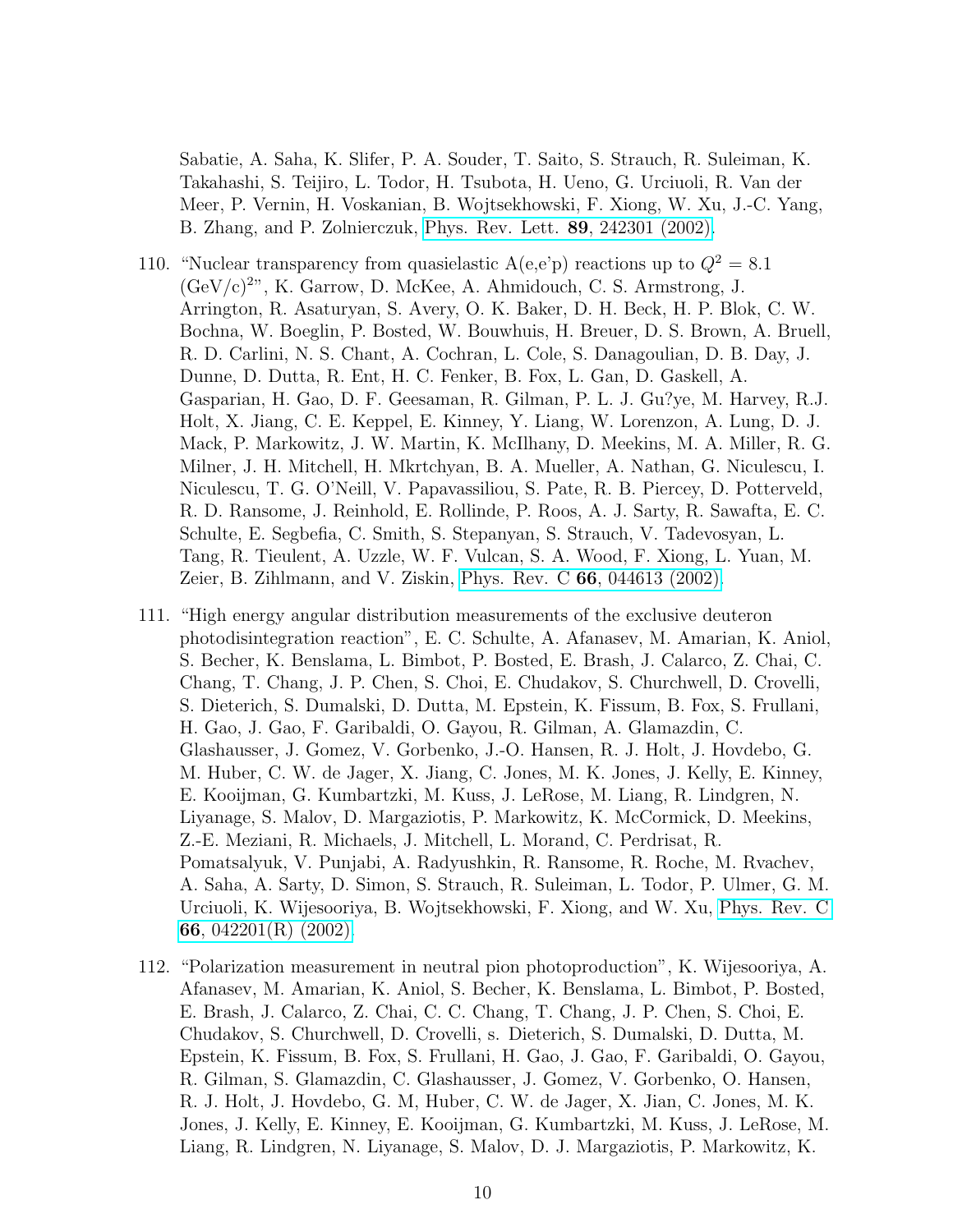McCormick, D. Meekins, Z.-E. Meziani, R. Michaels, J. Mitchell, L. Morand, C. F. Perdrisat, R. Pomatsalyuk, V. Punjabi, R. D. Ransome, R. Roche, M. Rvachev, A. Saha, A. Sarty, E. C. Schulte, D. Simon, S. Strauch, R. Suleiman, L. Todor, P. E. Ulmer, G. M. Urciuoli, B. Wojtsekhowski, F. Xiong, and W. Xu, Phys. Rev. C 66[, 034614 \(2002\).](http://link.aps.org/doi/10.1103/PhysRevC.66.034614)

113. "Nucleon resonances with double polarization observables of pion photoproduction", D. Dutta, H. Gao, and T.-S.H. Lee, [Phys. Rev. C](http://link.aps.org/doi/10.1103/PhysRevC.65.044619) 65, 044619 [\(2002\).](http://link.aps.org/doi/10.1103/PhysRevC.65.044619)

- 114. "Measurement of longitudinal spin transfer to  $\Lambda$  hyperons in deep inelastic lepton scattering", A.Airapetian et al., Phys. Rev. D 64[, 112005 \(2001\).](http://link.aps.org/doi/10.1103/PhysRevD.64.112005)
- 115. "Measurement of the elastic electromagnetic form-factor ratio  $\frac{\mu_P G_E^P}{G_M^P}$  via polarization transfer", O.Gayou et al., Phys. Rev. C  $64$ [, 038202 \(2001\).](http://link.aps.org/doi/10.1103/PhysRevC.64.038202)
- 116. "Precision measurement of the spin-dependent asymmetry in the threshold region of  ${}^{3}\text{He}(\vec{e}, e\prime)$ ", F. Xiong et al., [Phys. Rev. Lett.](http://link.aps.org/doi/10.1103/PhysRevLett.87.242501) 87, 242501 (2001).
- 117. "Measurement of the High Energy Two-Body Deuteron Photodisintergration Differential Cross Section" E. C. Schulte, A. Ahmidouch, C. S. Armstrong, J. Arrington, R. Asaturyan, S. Avery, O. K. Baker, D. H. Beck, H. P. Blok, C. W. Bochna, W. Boeglin, P. Y. Bosted, M. Bouwhuis, H. Breuer, D. S. Brown, A. Bruell, R. V. Cadman, R. Carlini, N. S. Chant, A. Cochran, L. Cole, S. Danagoulian, D. B. Day, J. A. Dunne, D. Dutta, R. Ent, H. C. Fenker, B. Fox, L. Gan, H. Gao, K. Garrow, D. Gaskell, A. Gasparian, D. F. Geesaman, R. Gilman, C. Glashausser, P. Gueye, M. Harvey, R. J. Holt, H. E. Jackson, X. Jiang, C. E. Keppel, E. R. Kinney, Y. Liang, W. Lorenzon, A. F. Lung, D. J. Mack, P. E. Markowitz, J. Martin, K. McIlhany, D. McKee, D. G. Meekins, M. A. Miller, R. G. Milner, J. H. Mitchell, H. Mkrtchyan, B. A. Mueller, A. M. Nathan, G. Niculescu, I. Niculescu, T. G. O'Neill, V. Papavassiliou, S. F. Pate, R. B. Piercey, D. H. Potterveld, R. D. Ransome, J. Reinhold, E. Rollinde, P. Roos, A. Saha, A. J. Sarty, R. Sawafta, E. Segbefia, T. Shin, S. Stepanyan, S. Strauch, M. F. Sutter, V. Tadevosyan, L. Tang, R. Tieulent, A. Uzzle, W. F. Vulcan, S. A. Wood, F. Xiong, L. Yuan, M. Zeier, B. Zihlmann, and V. Ziskin, [Phys. Rev. Lett.](http://link.aps.org/doi/10.1103/PhysRevLett.87.102302) 87, [102302 \(2001\).](http://link.aps.org/doi/10.1103/PhysRevLett.87.102302)
- 118. "Polarization measurements in high-energy deuteron photodisintegration", K. Wijesooriya, A. Afanasev, M. Amarian, K. Aniol, S. Becher, K. Benslama, L. Bimbot, P. Bosted, E. Brash, J. Calarco, Z. Chai, C. C. Chang, T. Chang, J. P. Chen, S. Choi, E. Chudakov, S. Churchwell, D. Crovelli, s. Dieterich, S. Dumalski, D. Dutta, M. Epstein, K. Fissum, B. Fox, S. Frullani, H. Gao, J. Gao, F. Garibaldi, O. Gayou, R. Gilman, S. Glamazdin, C. Glashausser, J. Gomez, V. Gorbenko, O. Hansen, R. J. Holt, J. Hovdebo, G. M, Huber, C. W. de Jager, X.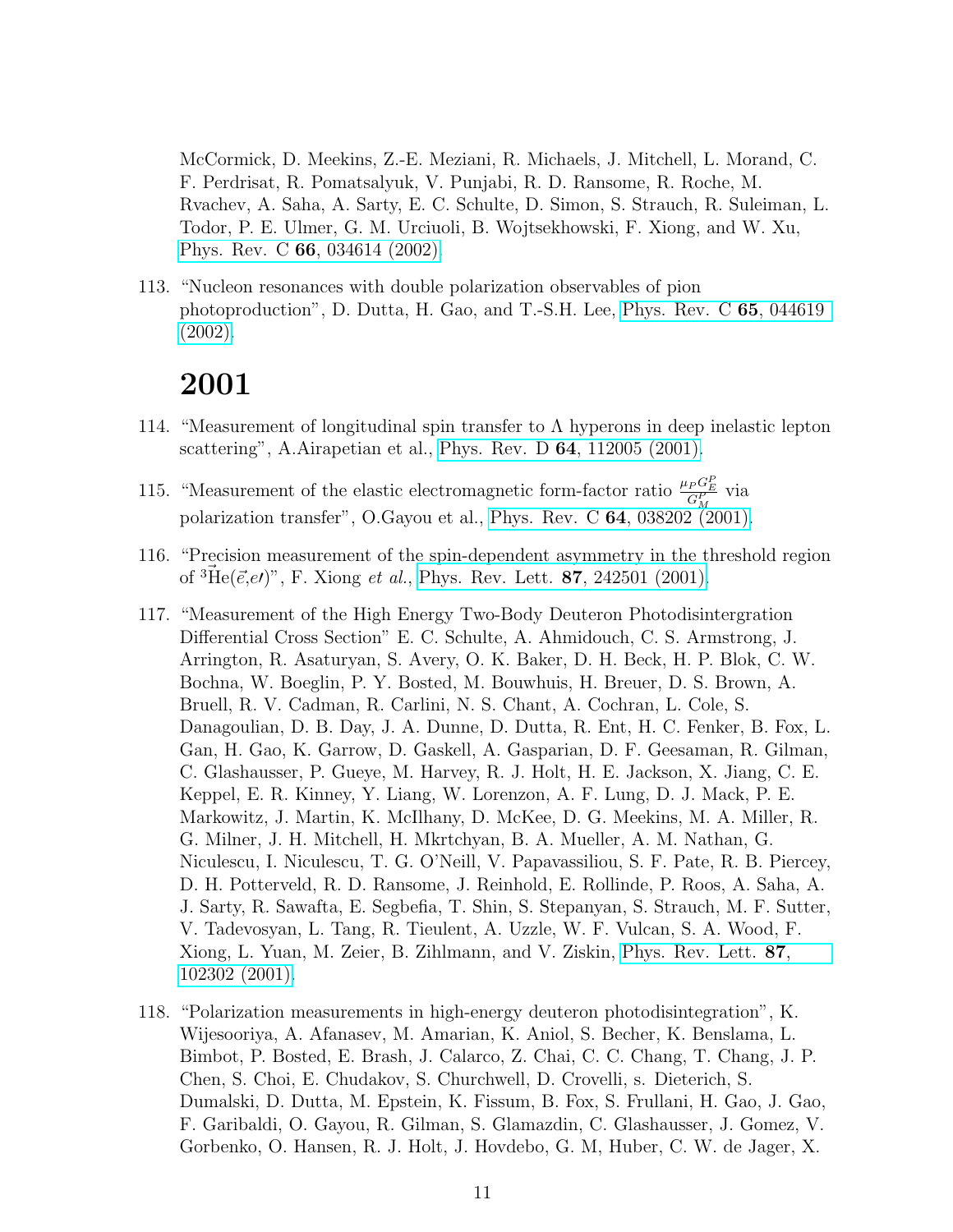Jian, C. Jones, M. K. Jones, J. Kelly, E. Kinney, E. Kooijman, G. Kumbartzki, M. Kuss, J. LeRose, M. Liang, R. Lindgren, N. Liyanage, S. Malov, D. J. Margaziotis, P. Markowitz, K. McCormick, D. Meekins, Z.-E. Meziani, R. Michaels, J. Mitchell, L. Morand, C. F. Perdrisat, R. Pomatsalyuk, V. Punjabi, R. D. Ransome, R. Roche, M. Rvachev, A. Saha, A. Sarty, E. C. Schulte, D. Simon, S. Strauch, R. Suleiman, L. Todor, P. E. Ulmer, G. M. Urciuoli, B. Wojtsekhowski, F. Xiong, and W. Xu, [Phys. Rev. Lett.](http://link.aps.org/doi/10.1103/PhysRevLett.86.2975) 86, 2975 (2001).

- 119. " $\phi$ -N bound state", H. Gao, T.S.-H. Lee, V. Marinov, [Phys. Rev. C](http://link.aps.org/doi/10.1103/PhysRevC.63.022201) 63,  $022201(R)$  (2001).
- 120. "Evidence for a three-nucleon-force effect in proton-deuteron elastic scattering", R. V. Cadman, J. Brack, W. J. Cummings, J. A. Fedchak, B. D. Fox, H. Gao, W. Glöckle, J. Golak, C. Grosshauser, R. J. Holt, C. E. Jones, H. Kamada, E. R. Kinney, M. A. Miller, W. Nagengast, A. Nogga, B. R. Owen, K. Rith, F. Schmidt, E. C. Schulte, J. Sowinski, F. Sperisen, E. L. Thorsland, R. Tobey, J. Wilbert, and H. Witała, [Phys. Rev. Lett.](http://link.aps.org/doi/10.1103/PhysRevLett.86.967)  $86, 967$  (2001).

- 121. "Nuclear effects on  $R = \sigma(L)/\sigma(T)$  in deep inelastic scattering", K. Ackerstaff *et* al., [Phys. Lett. B](http://dx.doi.org/10.1016/S0370-2693(99)01493-8) 475, 386 (2000).
- 122. "Measurement of angular distributions and  $R = \sigma(L)/\sigma(T)$  in diffractive electroproduction of  $\rho^0$  mesons", K. Ackerstaff *et al.*, [Eur. Phys. J. C](http://dx.doi.org/10.1007/s100520000536) 18, 303  $(2000).$
- 123. "The Transverse Asymmetry  $A_{T'}$  from Quasielastic  ${}^3\vec{He}(\vec{e}, e')$  Process and the Neutron Magnetic Form Factor," W. Xu, D. Dutta, F. Xiong, B. Anderson, L. Auberbach, T. Everett, W. Bertozzi, T. Black, J. Calarco, L. Cardman, G. D. Cates, Z. W. Chai, J. P. Chen, S. Choi, E. Chudakov, S. Churchwell, G. S. Corrado, C. Crawford, D. Dale, A. Deur, P. Djawotho, B. W. Filippone, J. M. Finn, H. Gao, R. Gilman, A. V. Glamazdin, C. Glashausser, W. Glöckle, J. Golak, J. Gomez, V. G. Gorbenko, J.-O. Hansen, F. W. Hersman, D. W. Higinbotham, R. Holmes, C. R. Howell, E. Hughes, B. Humensky, S. Incerti, C. W. de Jager, J. S. Jensen, X. Jiang, C. E. Jones, M. Jones, R. Kahl, H. Kamada, A. Kievsky, I. Kominis, W. Korsch, K. Kramer, G. Kumbartzki, M. Kuss, E. Lakuriqi, M. Lang, N. Liyanage, J. LeRose, S. Malov, D. J. Margaziotis, J. W. Martin, K. McCormick, R. D. McKeown, K. McIlhany, Z.-E. Meziani, R. Michaels, G. W. Miller, E. Pace, T. Pavlin, G. G. Petratos, R. I. Pomatsalyuk, D. Pripstein, D. Prout, R. D. Ransome, Y. Roblin, M. Rvachev, A. Saha, G. Salm`e, M. Schnee, T. Shin, K. Slifer, P. A. Souder, S. Strauch, R. Suleiman, M. Sutter, B. Tipton, L. Todor, M. Viviani, B. Vlahovic, J. Watson, C. F. Williamson, H. Witała, B. Wojtsekhowski, J. Yeh, and P. Zolmierczuk, [Phys. Rev. Lett.](http://link.aps.org/doi/10.1103/PhysRevLett.85.2900) 85, [2900 \(2000\).](http://link.aps.org/doi/10.1103/PhysRevLett.85.2900)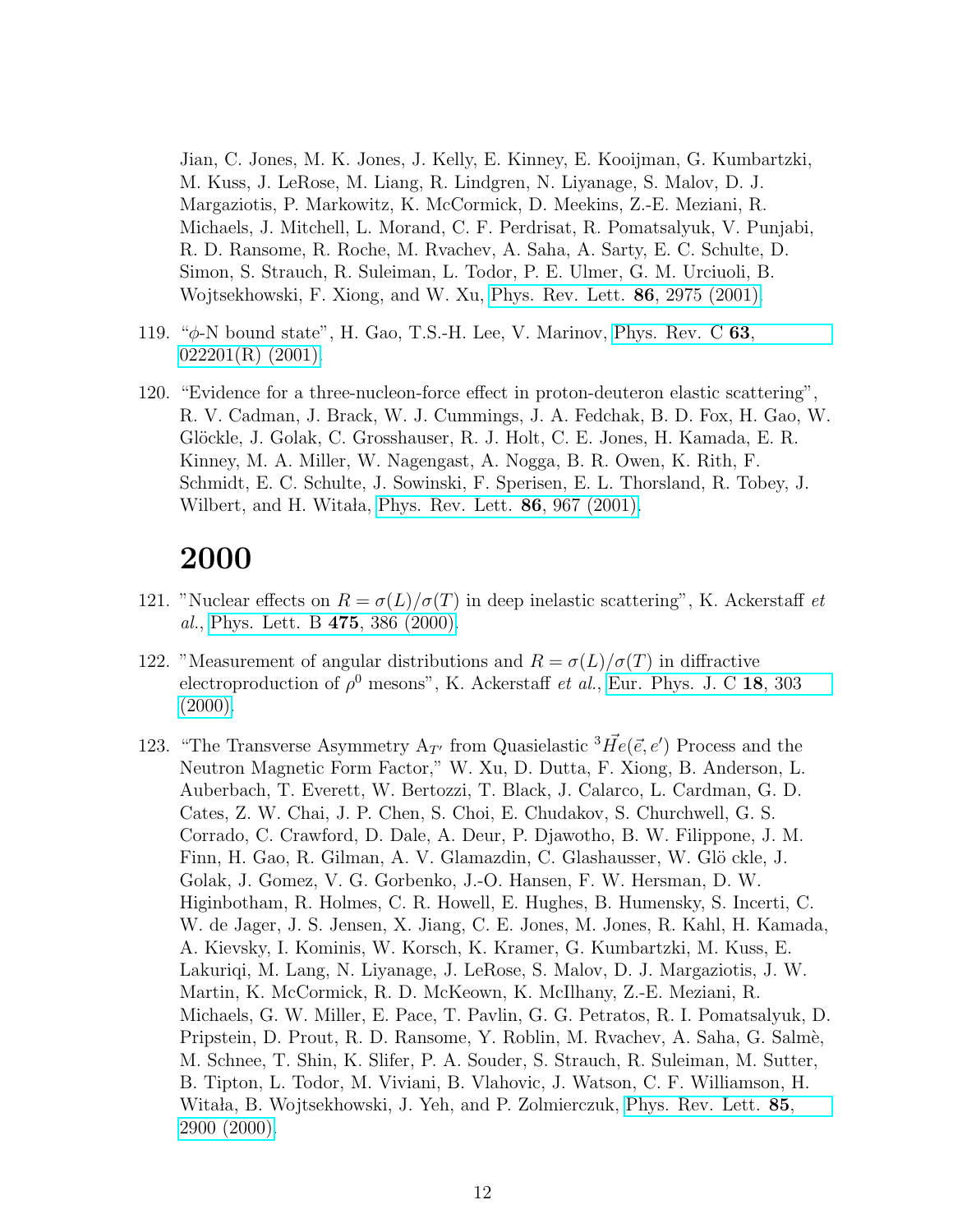- 124. "Separated Spectral Functions for Quasifree  ${}^{12}C(e,e^{\prime}p)$  reaction," D. Dutta, D. van Westrum, D. Abbott, A. Ahmidouch, Ts. A. Amatuni, C. Armstrong, J. Arrington, K. A. Assamagan, K. Bailey, O. K. Baker, S. Barrow, K. Beard, D. Beatty, S. Beedoe, E. Beise, E. Belz, C. Bochma, P. E. Bosted, H. Breuer, E. E. W. Bruins, R. Carlini, J. Cha, N. Chant, R. E. Chrien, C. Cothran, W. J. Cummings, S. Danagoulian, D. Day, D. DeSchepper, J.-E. Ducret, F. Duncan, J. Dunne, T. Eden, R. Ent, H. T. Fortune, V. Frolov, D. F. Geesaman, H. Gao, R. Gilman, P. Gueye, J. O. Hansen, W. Hinton, R. J. Holt, C. Jackson, H. E. Jackson, C. Jones, S. Kaufman, J. J. Kelly, C. Keppel, M. Khandaker, W. Kim, E. Kinney, A. Klein, D. Koltenuk, L. Kramer, W. Lorenzon, K. McFarlane, D. J. Mack, R. Madey, P. Markowitz, J. Martin, A. Mateos, D. Meekins, E. Meier, M. A. Miller, R. Miller, J. Mitchell, R. Mohring, H. Mkrtchyan, A. M. Nathan, G. Niculescu, I. Niculescu, T. G. O'Neill, D. Potterveld, J. W. Price, J. Reinhold, C. Salgado, J. P. Schiffer, R. E. Segel, P. Stoler, R. Suleiman, R. Sawafta, R. J. Sutter, V. Tadevosyan, L. Tang, B. Terburg, T. P. Welch, C. Williamson, S. Wood, C. Yan, Jae-Choon Yang, J. Yu, B. Zeidman, W. Zhao, and B. Zihlmann, Phys. Rev. C 61[, 061602\(R\) \(2000\).](http://link.aps.org/doi/10.1103/PhysRevC.61.061602)
- 125. "Experimental verification of Quark-Hadron Duality," I. Niculescu, C. S. Armstrong, J. Arrington, K. A. Assamagan, O. K. Baker, D. H. Beck, C. W. Bochna, R. D. Carlini, J. Cha, C. Cothran, D. B. Day, J. A. Dunne, D. Dutta, R. Ent, V. V. Frolov, H. Gao, D. F. Geesaman, P. L. J. Gueye, W. Hinton, R. J. Holt, H. E. Jackson, C. E. Keppel, D. M. Koltenuk, D. J. Mack, D. G. Meekins, M. A. Miller, J. H. Mitchell, R. M. Mohring, G. Niculescu, D. Potterveld, J. W. Price, J. Reinhold, R. E. Segel, P. Stoler, L. Tang, B. P. Terburg, D. van Westrum, W. F. Vulcan, S. A. Wood, C. Yan, and B. Zeidman, [Phys. Rev. Lett.](http://link.aps.org/doi/10.1103/PhysRevLett.85.1186) 85[, 1186 \(2000\).](http://link.aps.org/doi/10.1103/PhysRevLett.85.1186)
- 126. "Evidence for valence like Quark-Hadron Duality," I. Niculescu, C. S. Armstrong, J. Arrington, K. A. Assamagan, O. K. Baker, D. H. Beck, C. W. Bochna, R. D. Carlini, J. Cha, C. Cothran, D. B. Day, J. A. Dunne, D. Dutta, R. Ent, V. V. Frolov, H. Gao, D. F. Geesaman, P. L. J. Gueye, W. Hinton, R. J. Holt, H. E. Jackson, C. E. Keppel, D. M. Koltenuk, D. J. Mack, D. G. Meekins, M. A. Miller, J. H. Mitchell, R. M. Mohring, G. Niculescu, D. Potterveld, J. W. Price, J. Reinhold, R. E. Segel, P. Stoler, L. Tang, B. P. Terburg, D. van Westrum, W. F. Vulcan, S. A. Wood, C. Yan, and B. Zeidman, [Phys. Rev. Lett.](http://link.aps.org/doi/10.1103/PhysRevLett.85.1182) 85, 1182 (2000).
- 127. "Evidence for a Single-Spin Azimuthal Asymmetry in Semi-inclusive Pion Electroproduction", A. Airapetian et al., (HERMES Collaboration), [Phys. Rev.](http://link.aps.org/doi/10.1103/PhysRevLett.84.4047) Lett. **84**[, 4047 \(2000\).](http://link.aps.org/doi/10.1103/PhysRevLett.84.4047)

128. "Exotic Hadrons of Minimal Pentaquark  $(qqqq\bar{q})$  States", H. Gao, B.-Q. Ma, [Mod. Phys. Lett. A](http://dx.doi.org/10.1142/S021773239900239X) 14, 2313 (1999).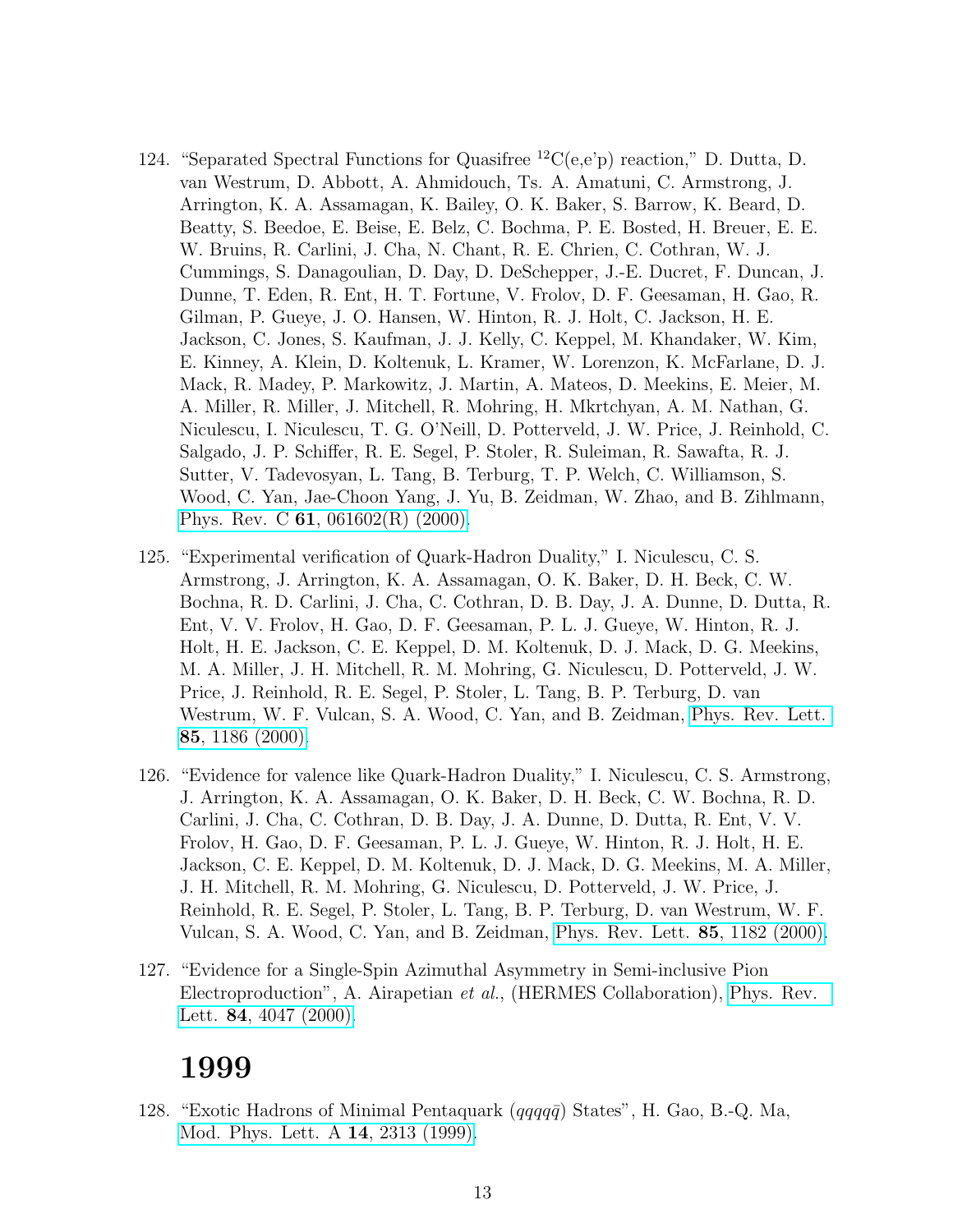- 129. Measurements of the Deuteron Elastic Structure Function  $A(Q^2)$  for  $0.7 \leq Q^2 \leq 6.0 (GeV/c)^2$  at Jefferson Laboratory L.C. Alexa *et al.*, [Phys. Rev.](http://link.aps.org/doi/10.1103/PhysRevLett.82.1374) Lett. 82[, 1374 \(1999\).](http://link.aps.org/doi/10.1103/PhysRevLett.82.1374)
- 130. "Coherent  $\pi^0$  photoproduction on the deuteron up to 4 GeV," D. G. Meekins, D. J. Abbott, A. Ahmidouch, C. S. Armstrong, J. Arrington, K. A. Assamagan, O. K. Baker, S. P. Barrow, D. P. Beatty, D. H. Beck, S. Y. Beedoe, E. J. Beise, J. E. Belz, C. Bochna, P. E. Bosted, E. J. Brash, H. Breuer, R. V. Cadman, L. Cardman, R. D. Carlini, J. Cha, N. S. Chant, G. Collins, C. Cothran, W. J. Cummings, S. Danagoulian, F. A. Duncan, J. A. Dunne, D. Dutta, T. Eden, R. Ent, B. W. Filippone, T. A. Forest, H. T. Fortune, V. V. Frolov, H. Gao, D. F. Geesaman, R. Gilman, P. L. J. Gueye, K. K. Gustafsson, J.-O. Hansen, M. Harvey, W. Hinton, R. J. Holt, H. E. Jackson, C. E. Keppel, M. A. Khandaker, E. R. Kinney, A. Klein, D. M. Koltenuk, G. Kumbartzki, A. F. Lung, D. J. Mack, R. Madey, P. Markowitz, K. W. McFarlane, R. D. McKeown, Z-E. Meziani, M. A. Miller, J. H. Mitchell, H. G. Mkrtchyan, R. M. Mohring, J. Napolitano, A. M. Nathan, G. Niculescu, I. Niculescu, T. G. O'Neill, B. R. Owen, S. F. Pate, D. H. Potterveld, J. W. Price, G. L. Rakness, R. D. Ransome, J. Reinhold, P. M. Rutt, C. W. Salgado, G. Savage, R. E. Segel, N. Simicevic, P. Stoler, R. Suleiman, L. Tang, B. P. Terburg, D. van Westrum, W. F. Vulcan, S. E. Williamson, M. T. Witkowski, S. A. Wood, C. Yan, and B. Zeidman, [Phys. Rev. C](http://link.aps.org/doi/10.1103/PhysRevC.60.052201) 60, 052201 [\(1999\).](http://link.aps.org/doi/10.1103/PhysRevC.60.052201)
- 131. "Flavor Decomposition of the Polarized Quark Distributions in the Nucleon from Inclusive and Semi-inclusive Deep-inelastic Scattering", K. Ackerstaff, et al., (HERMES Collaboration) [Phys. Lett. B](http://dx.doi.org/10.1016/S0370-2693(99)00964-8) 464, 123 (1999).
- 132. "Beam-Induced Nuclear Depolarization in a Gaseous Polarized-Hydrogen Target", K. Ackerstaff et al., (HERMES Collaboration), [Phys. Rev. Lett.](http://link.aps.org/doi/10.1103/PhysRevLett.82.1164) 82, [1164 \(1999\).](http://link.aps.org/doi/10.1103/PhysRevLett.82.1164)
- 133. "Observation of a coherence length effect in exclusive  $\rho^0$  electroproduction", K. Ackerstaff et al., (HERMES Collaboration), [Phys. Rev. Lett.](http://link.aps.org/doi/10.1103/PhysRevLett.82.3025) **82**, 3025 (1999).

- 134. "Determination of the Deep Inelastic Contribution to the Generalized Gerasimov-Drell-Hearn Integral for the Proton and Neutron", K. Ackerstaff et al., (HERMES Collaboration), [Phys. Lett. B](http://dx.doi.org/10.1016/S0370-2693(98)01396-3) 444, 531 (1998).
- 135. "Measurement of the proton spin structure function g1p with a pure hydrogen target", A. Airapetian et al., (HERMES Collaboration), [Phys. Lett. B](http://dx.doi.org/10.1016/S0370-2693(98)01341-0) 442, 484 [\(1998\).](http://dx.doi.org/10.1016/S0370-2693(98)01341-0)
- 136. "The flavor asymmetry of the light quark sea from semi-inclusive deep-inelastic scattering", K. Ackerstaff et al., (HERMES Collaboration), [Phys. Rev. Lett.](http://link.aps.org/doi/10.1103/PhysRevLett.81.5519) 81, [5519 \(1998\).](http://link.aps.org/doi/10.1103/PhysRevLett.81.5519)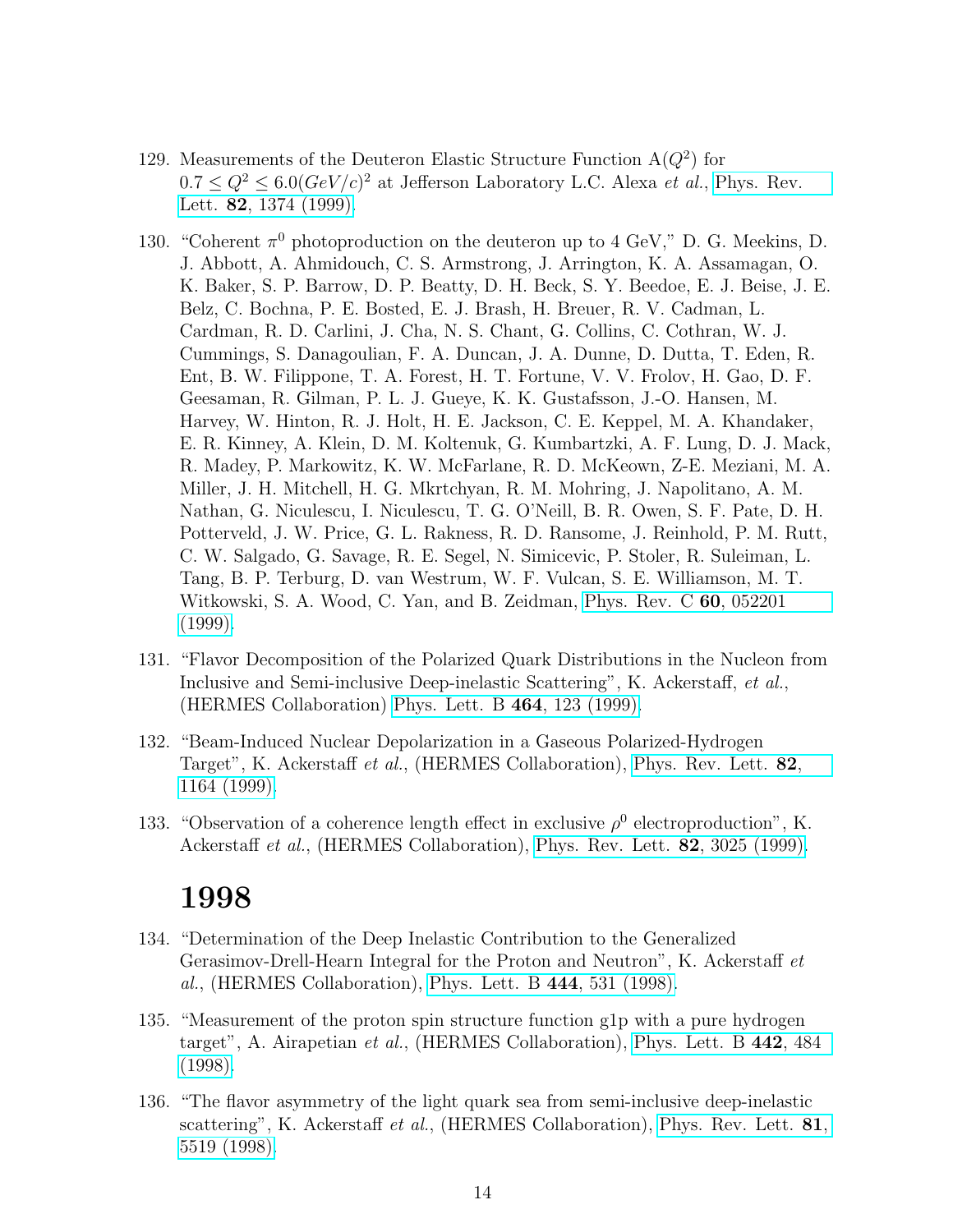- 137. " Measurements of Deuteron Photodisintegration up to 4.0 GeV," C. Bochna, B. P. Terburg, D. J. Abbott, A. Ahmidouch, C. S. Armstrong, J. Arrington, K. A. Assamagan, O. K. Baker, S. P. Barrow, D. P. Beatty, D. H. Beck, S. Y. Beedoe, E. J. Beise, J. E. Belz, P. E. Bosted, E. J. Brash, H. Breuer, R. V. Cadman, L. Cardman, R. D. Carlini, J. Cha, N. S. Chant, G. Collins, C. Cothran, W. J. Cummings, S. Danagoulian, F. A. Duncan, J. A. Dunne, D. Dutta, T. Eden, R. Ent, B. W. Filippone, T. A. Forest, H. T. Fortune, V. V. Frolov, H. Gao, D. F. Geesaman, R. Gilman, P. L. J. Gueye, K. K. Gustafsson, J.-O. Hansen, M. Harvey, W. Hinton, R. J. Holt, H. E. Jackson, C. E. Keppel, M. A. Khandaker, E. R. Kinney, A. Klein, D. M. Koltenuk, G. Kumbartzki, A. F. Lung, D. J. Mack, R. Madey, P. Markowitz, K. W. McFarlane, R. D. McKeown, D. G. Meekins, Z.-E. Meziani, M. A. Miller, J. H. Mitchell, H. G. Mkrtchyan, R. M. Mohring, J. Napolitano, A. M. Nathan, G. Niculescu, I. Niculescu, T. G. O'Neill, B. R. Owen, S. F. Pate, D. H. Potterveld, J. W. Price, G. L. Rakness, R. Ransome, J. Reinhold, P. M. Rutt, C. W. Salgado, G. Savage, R. E. Segel, N. Simicevic, P. Stoler, R. Suleiman, L. Tang, D. van Westrum, W. F. Vulcan, S. Williamson, M. T. Witkowski, S. A. Wood, C. Yan, and B. Zeidman, [Phys. Rev. Lett.](http://link.aps.org/doi/10.1103/PhysRevLett.81.4576) 81, [4576 \(1998\).](http://link.aps.org/doi/10.1103/PhysRevLett.81.4576)
- 138. "The HERMES Spectrometer", K. Ackerstaff et al., (HERMES Collaboration), [Nucl. Instr. and Meth. A](http://dx.doi.org/10.1016/S0168-9002(98)00769-4) 417, 230 (1998).
- 139. "The HERMES polarized <sup>3</sup>He internal gas target", D. DeSchepper et al., [Nucl.](http://dx.doi.org/10.1016/S0168-9002(98)00901-2) [Instr. and Meth. A](http://dx.doi.org/10.1016/S0168-9002(98)00901-2) 419, 16 (1998).
- 140. "NUCLEAR TENSOR POLARIZATION IN A LASER-DRIVEN POLARIZED DEUTERIUM INTERNAL TARGET", J.A. Fedchak, K. Bailey, W.J. Cummings, H. Gao, R.J. Holt, C.E. Jones, R.S. Kowalczyk, T. O'Neill, M. Poelker, [Nucl. Instr. and Meth. A](http://dx.doi.org/10.1016/S0168-9002(98)00738-4) 417, 182 (1998).
- 141. "Quasifree  $(e,e'p)$  Reactions and Proton Propagation in Nuclei," J. Arrington, K.A. Assamagan, K. Bailey, O.K. Baker, S. Barrow, K. Beard, D. Beatty, S. Beedoe, E. Beise, E. Belz, C. Bochna, H. Breuer, E.E.W. Bruins, R. Carlini, J. Cha, N. Chant, C. Cothran, W.J. Cummings, S. Danagoulian, D. Day, D. DeSchepper, J.-E. Ducret, F. Duncan, J. Dunne, D. Dutta, T. Eden, R. Ent, H.T. Fortune, V. Frolov, D.F. Geesaman, H. Gao, R. Gilman, P. Gu?ye, J.O. Hansen, W. Hinton, R.J. Holt, C. Jackson, H.E. Jackson, C.E. Jones, S. Kaufman, J.J. Kelly, C. Keppel, M. Khandaker, W. Kim, E. Kinney, A. Klein, D. Koltenuk, L. Kramer, W. Lorenzon, K. McFarlane, D.J. Mack, R. Madey, P. Markowitz, J. Martin, A. Mateos, D. Meekins, M. A. Miller, R. Milner, J. Mitchell, R. Mohring, H. Mkrtchyan, A.M. Nathan, G. Niculescu, I. Niculescu, T.G. O'Neill, D. Potterveld, J.W. Price, J. Reinhold, C. Salgado, J.P. Schiffer, R. E. Segel, P. Stoler, R. Suleiman, V. Tadevosyan, L. Tang, B. Terburg, D. van Westrum, Pat Welch, C. Williamson, S. Wood, C. Yan, Jae-Choon Yang, J. Yu, B. Zeidman, W. Zhao, B. Zihlmann, [Phys. Rev. Lett.](http://link.aps.org/doi/10.1103/PhysRevLett.80.5072) 80, 5072 (1998).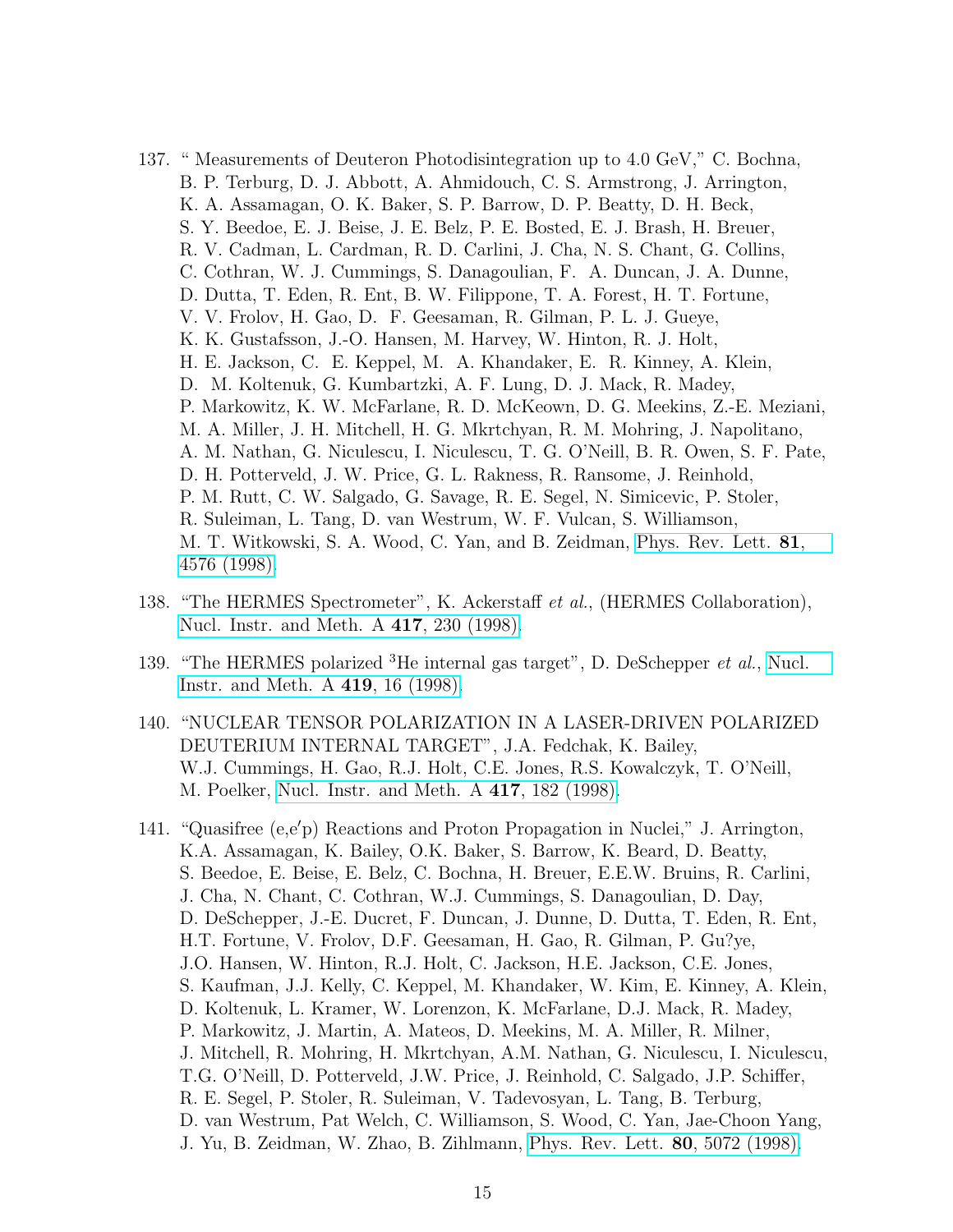- 142. "Measurement of the proton neutral weak magnetic form factor", B. Mueller, D.H. Beck, E.J. Beise, E. Candell, L. Cardman, R. Carr, R.C. DiBari, G. Dodson, K. Dow, F. Duncan, M. Farkhondeh, B.W. Filippone, T. Forest, H. Gao, W. Korsch, S. Kowalski, A. Lung, R.D. McKeown, R. Mohring, J. Napolitano, D. Nilsson, M. Pitt, N. Simicevic, B. Terburg, S.P. Wells, [Phys.](http://link.aps.org/doi/10.1103/PhysRevLett.78.3824) Rev. Lett. 78[, 3824 \(1997\).](http://link.aps.org/doi/10.1103/PhysRevLett.78.3824)
- 143. "Measurement of the neutron spin structure function  $g_n^1$  with a polarized He-3 internal target", K. Ackerstaff et al., (HERMES Collaboration), [Phys. Lett. B](http://dx.doi.org/10.1016/S0370-2693(97)00611-4) 404[, 383 \(1997\).](http://dx.doi.org/10.1016/S0370-2693(97)00611-4)

### 1996

- 144. "The  $\gamma n \to \pi^- p$  Process in <sup>4</sup>He and <sup>16</sup>O", H. Gao. R.J. Holt, V.R. Pandharipande, [Phys. Rev. C](http://link.aps.org/doi/10.1103/PhysRevC.54.2779) 54, 2779 (1996).
- 145. "Inclusive electron-scattering from nuclei at  $x \geq 1$ " J. Arrington, P. Anthony, R. G. Arnold, E. J. Beise, J. E. Belz, P. E. Bosted, H.-J. Bulten, M. S. Chapman, K. P. Coulter, F. Dietrich, R. Ent, M. Epstein, B. W. Filippone, H. Gao, R. A. Gearhart, D. F. Geesaman, J.-O. Hansen, R. J. Holt, H. E. Jackson, C. E. Jones, C. E. Keppel, E. R. Kinney, S. Kuhn, K. Lee, W. Lorenzon, A. Lung, N. C. R. Makins, D. J. Margaziotis, R. D. McKeown, R. G. Milner, B. Mueller, J. Napolitano, J. Nelson, T. G. O'Neill, V. Papavassiliou, G. G. Petratos, D. H. Potterveld, S. E. Rock, M. Spengos, Z. M. Szalata, L. H. Tao, K. van Bibber, J. F. J. van den Brand, J. L. White, D. Winter, B. Zeidman, [Phys. Rev. C](http://link.aps.org/doi/10.1103/PhysRevC.53.2248) 53, 2248 (1996).

- 146. "Evidence for Virtual Compton-scattering from the Proton", J. F. J. van den Brand, R. Ent, P. Anthony, R. G. Arnold, J. Arrington, E. J. Beise, J. E. Belz, P. E. Bosted, H.-J. Bulten, M. S. Chapman, K. P. Coulter, F. Dietrich, M. Epstein, B. W. Filippone, H. Gao, R. A. Gearhart, D. F. Geesaman, J.-O. Hansen, R. J. Holt, H. E. Jackson, C. E. Jones, C. E. Keppel, E. R. Kinney, S. Kuhn, K. Lee, W. Lorenzon, A. Lung, N. C. R. Makins, D. J. Margaziotis, R. D. McKeown, R. G. Milner (co-spokesman), B. Mueller, J. Napolitano, J. Nelson, T. G. O'Neill, V. Papavassiliou, G. G. Petratos, D. H. Potterveld, S. E. Rock, M. Spengos, Z. M. Szalata, L. H. Tao, K. van Bibber, J. L. White, D. Winter, B. Zeidman, [Phys.](http://link.aps.org/doi/10.1103/PhysRevD.52.4868) Rev. D 52[, 4868 \(1995\).](http://link.aps.org/doi/10.1103/PhysRevD.52.4868)
- 147. "Measurement of the Spin-dependent Asymmetry in  ${}^{3}He(e,e')$  Inelastic Scattering at Low Energy Transfer", C. E. Jones, J. Arrington, E. J. Beise, B. Bray, R. W. Carr, B. W. Filippone, H. Gao, A. Lung, R. D. McKeown, B. Mueller,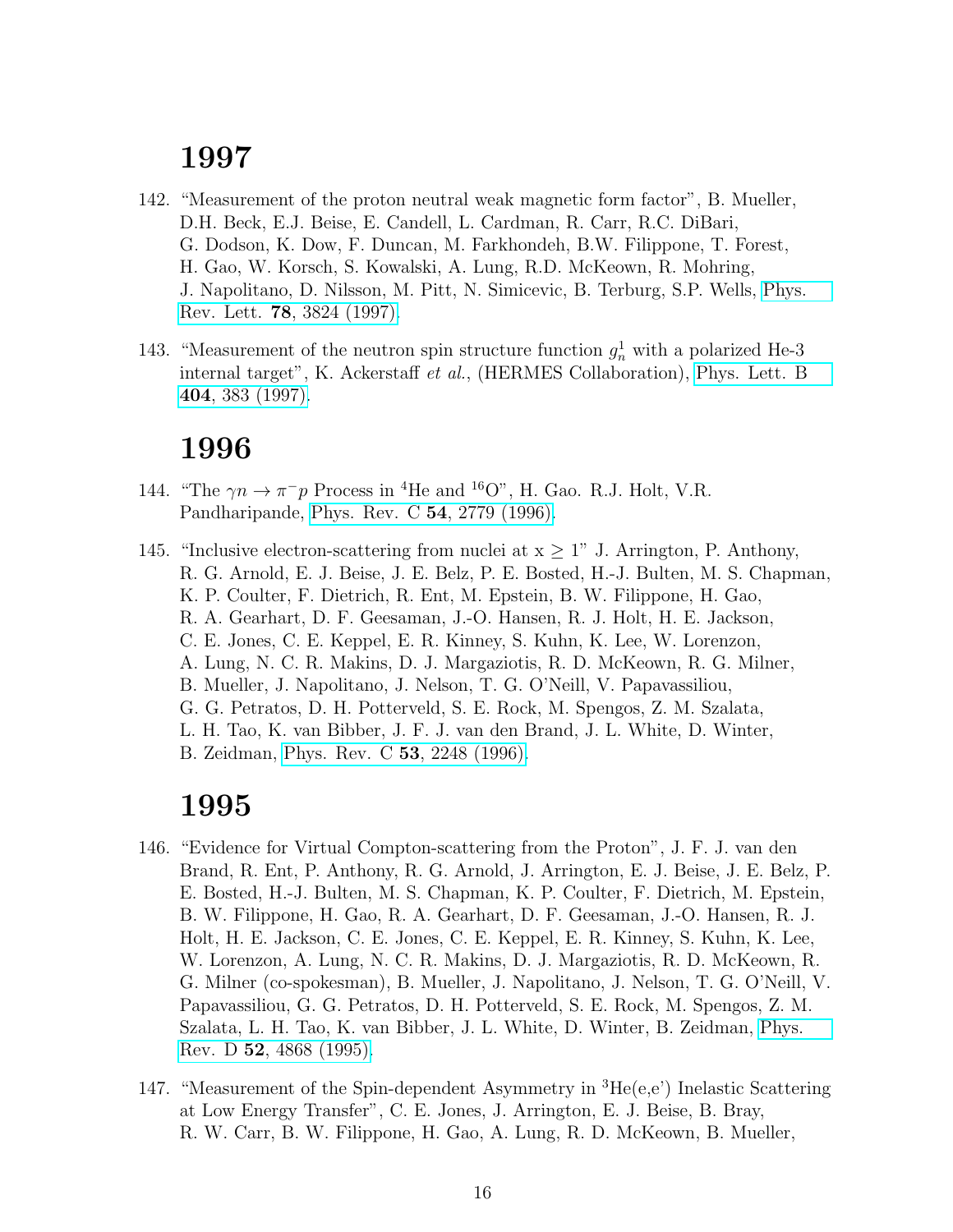M. L. Pitt, D. DeSchepper, G. Dodson, K. Dow, R. Ent, M. Farkhondeh, J.-O. Hansen, W. Korsch, L. H. Kramer, K. Lee, N. C. R. Makins, R. G. Milner, D. R. Tieger, T. P. Welch, E. Candell, J. Napolitano, C. Tripp, B. B. Wojtsekhowski, W. Lorenzon, [Phys. Rev. C](http://link.aps.org/doi/10.1103/PhysRevC.52.1520) 52, 1520 (1995).

- 148. "A-Dependence of Nuclear Transparency in Quasielastic  $A(e,e'p)$  at High  $Q^{2\nu}$ , T. G. O'Neill, J. Arrington, E. Beise, E. Belz, B. W. Filippone, H. Gao, W. Lorenzon, B. Mueller, R. D. McKeown, R. G. Arnold, P. E. Bosted, C. E. Keppel, A. Lung, S. E. Rock, M. Spengos, Z. M. Szalata, L. H. Tao, J. L. White, K. Coulter, D. Geesaman, R. J. Holt, H. E. Jackson, D. H. Potterveld, V. Papavassiliou, B. Zeidman, M. Epstein, D. Margaziotis, N. C. R. Makins, R. Ent, M. Chapman, J.-O. Hansen, K. Lee, R. G. Milner, J. Nelson, J. Napolitano, E. Kinney, P. L. Anthony, F. S. Dietrich, K. van Bibber, R. A. Gearhart, G. G. Petratos, S. E. Kuhn, J. F. J. van den Brand, H.-J. Bulten, C. E. Jones, [Phys.](http://dx.doi.org/10.1016/0370-2693(95)00362-O) Lett. B 351[, 87 \(1995\).](http://dx.doi.org/10.1016/0370-2693(95)00362-O)
- 149. "Exclusive Electron-Scattering from Deuterium at High Momentum-Transfer", H.-J. Bulten, J. F. J. van den Brand, C. E. Jones, R. G. Arnold, P. E. Bosted, C. E. Keppel, A. Lung, S. E. Rock, M. Spengos, Z. M. Szalata, L. H. Tao, J. L. White, K. Coulter, D. Geesaman, R. J. Holt, H. E. Jackson, D. H. Potterveld, V. Papavassiliou, B. Zeidman, J. Arrington, E. Beise, E. Belz, B. W. Filippone, H. Gao, W. Lorenzon, B. Mueller, R. D. McKeown, T. G. O'Neill, M. Epstein, D. Margaziotis, N. C. R. Makins, R. Ent, M. Chapman, J.-O. Hansen, K. Lee, R. G. Milner (Co-spokesman), J. Nelson, J. Napolitano, E. Kinney, P. L. Anthony, F. S. Dietrich, K. van Bibber, R. A. Gearhart, G. G. Petratos, S. E. Kuhn, [Phys. Rev.](http://link.aps.org/doi/10.1103/PhysRevLett.74.4775) Lett. 74[, 4775 \(1995\).](http://link.aps.org/doi/10.1103/PhysRevLett.74.4775)
- 150. "Transverse Longitudinal Asymmetry in the Quasi-elastic  ${}^{3} \vec{He}(\vec{e}, e')$  Reaction", J.-O. Hansen, M. A. Titko, D. DeSchepper, G. Dodson, T. W. Donnelly, K. Dow, R. Ent, M. Farkhondeh, W. Korsch, L. H. Kramer, K. Lee, N. C. R. Makins, R. G. Milner (Co-spokesman), D. R. Tieger, T. P. Welch, C. E. Jones, J. Arrington, E. J. Beise, B. Bray, R. W. Carr, B. W. Filippone, H. Gao, A. Lung, B. Mueller, R. D. McKeown, M. L. Pitt, R.-W. Schulze, P. U. Sauer, E. Candell, J. Napolitano, B. B. Wojtsekhowski, C. Tripp, W. Lorenzon, [Phys. Rev. Lett.](http://link.aps.org/doi/10.1103/PhysRevLett.74.654) 74, [654 \(1995\).](http://link.aps.org/doi/10.1103/PhysRevLett.74.654)
- 151. "Two-Body Photodisintegration of the Deuteron up to 2.8 GeV", J. E. Belz, P. Anthony, R. G. Arnold, J. Arrington, D. Beck, E. J. Beise, P. E. Bosted, H.-J. Bulten, M. S. Chapman, K. P. Coulter, F. Dietrich, R. Ent, M. Epstein, B. W. Filippone, H.-Y. Gao, D. F. Geesaman, J.-O. Hansen, R. J. Holt, H. E. Jackson, C. E. Jones, C. E. Keppel, E. R. Kinney, S. Kuhn, K. Lee, W. Lorenzon, A. Lung, N. C. R. Makins, D. J. Margaziotis, R. D. McKeown, Z. E. Meziani, R. G. Milner, B. Mueller, J. Napolitano, J. Nelson, T. G. O'Neill, V. Papavassiliou, G. G. Petratos, D. H. Potterveld, S. E. Rock, R. E. Segel, M. Spengos, Z. M. Szalata, L. H. Tao, K. van Bibber, J. F. J. van den Brand, J. L. White, and B. Zeidman, [Phys. Rev. Lett.](http://link.aps.org/doi/10.1103/PhysRevLett.74.646) 74, 646 (1995).